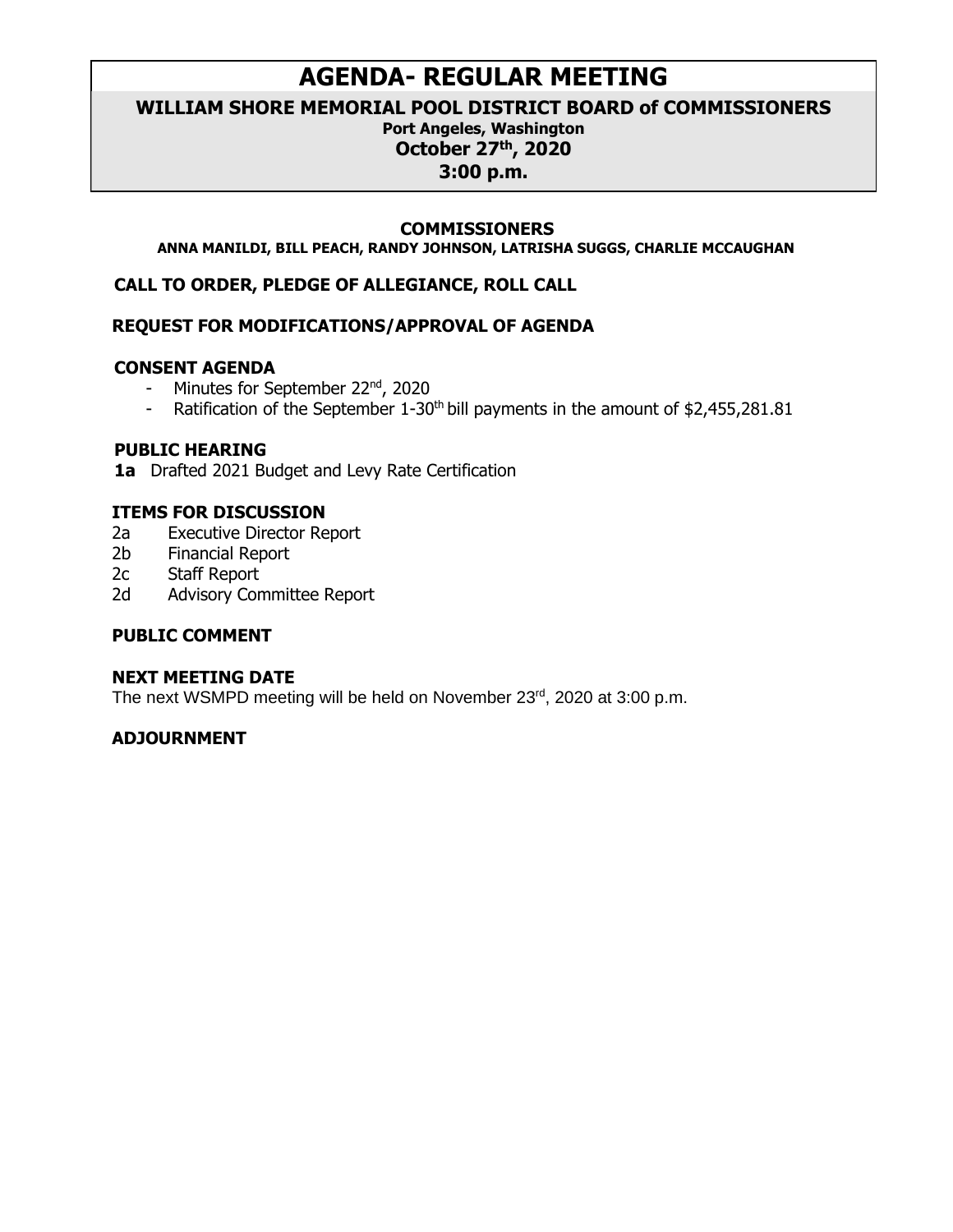# **MINUTES- REGULAR MEETING**

**WILLIAM SHORE MEMORIAL POOL DISTRICT BOARD of COMMISSIONERS**

#### **Port Angeles, Washington September 22 nd, 2020**

**3:00 p.m.**

#### **COMMISSIONERS**

**ANNA MANILDI, BILL PEACH, RANDY JOHNSON, LATRISHA SUGGS, CHARLIE MCCAUGHAN**

# **CALL TO ORDER, PLEDGE OF ALLEGIANCE, ROLL CALL**

Commissioner Johnson called the meeting to order at 3:03pm. Also present were Commissioners Peach, McCaugan, and Manildi. Commissioner Suggs was not present.

# **REQUEST FOR MODIFICATIONS/APPROVAL OF AGENDA**

**ACTION TAKEN: CBPm** to approve modifications to the agenda, an addition of an IFC to approve Laurie Atkisson for check signing in place of Charlie McClain, **CCs, mc**

# **CONSENT AGENDA**

- Minutes for August 25<sup>th</sup>, 2020
- Ratification of the August  $1-31$ <sup>st</sup> bill payments in the amount of \$142,556.71

# **ACTION TAKEN: CBPm to approve consent agenda items, CAMs, mc**

# **PUBLIC COMMENT- None**

# **ACTION ITEMS-**

- 1a IFC Change Order Ratification #3
- **ACTION TAKEN: CAMm to approve, CCMs, mc**
- 1b IFC Approval of letter to Randy Johnson to redelegate Laurie Atkisson in signing financing documents in place of Charlie McClain

# **ACTION TAKEN: CBPm to approve, CCMs, mc**

# **ITEMS FOR DISCUSSION**

2a Executive Director Report- Steve Burke updated the Board on the project, electricians are behind on-site, State Health Department and electrical inspections delayed. Still negotiating with the Health Dept. & Dr. Unthank about the safest way to reopen. Steve explained the reservation process and announced the community walk through date and target opening date. 2b Financial Report- Chris Jackson gave an update on our budgeting amid Covid-19, being super conservative and using the next couple months to determine the levy. Levy to be sent in by end of November so Board talked about different options on how to determine future

revenue and Charlie McClain added comments as well.

2c Staff Report- Jessica gave a report about SPARK Squad After school program, staff training updates including a Starguard Instructor Training in house, explained more about the opening plan and reservation process.

2d Advisory Committee Report- Greg informed the Board of their tour last week and their future involvement in the Community Open House/Walk through event.

# **PUBLIC COMMENT- None**

# **NEXT MEETING DATE**

The next WSMPD meeting will be held on October 27<sup>th</sup>, 2020 at 3:00 p.m.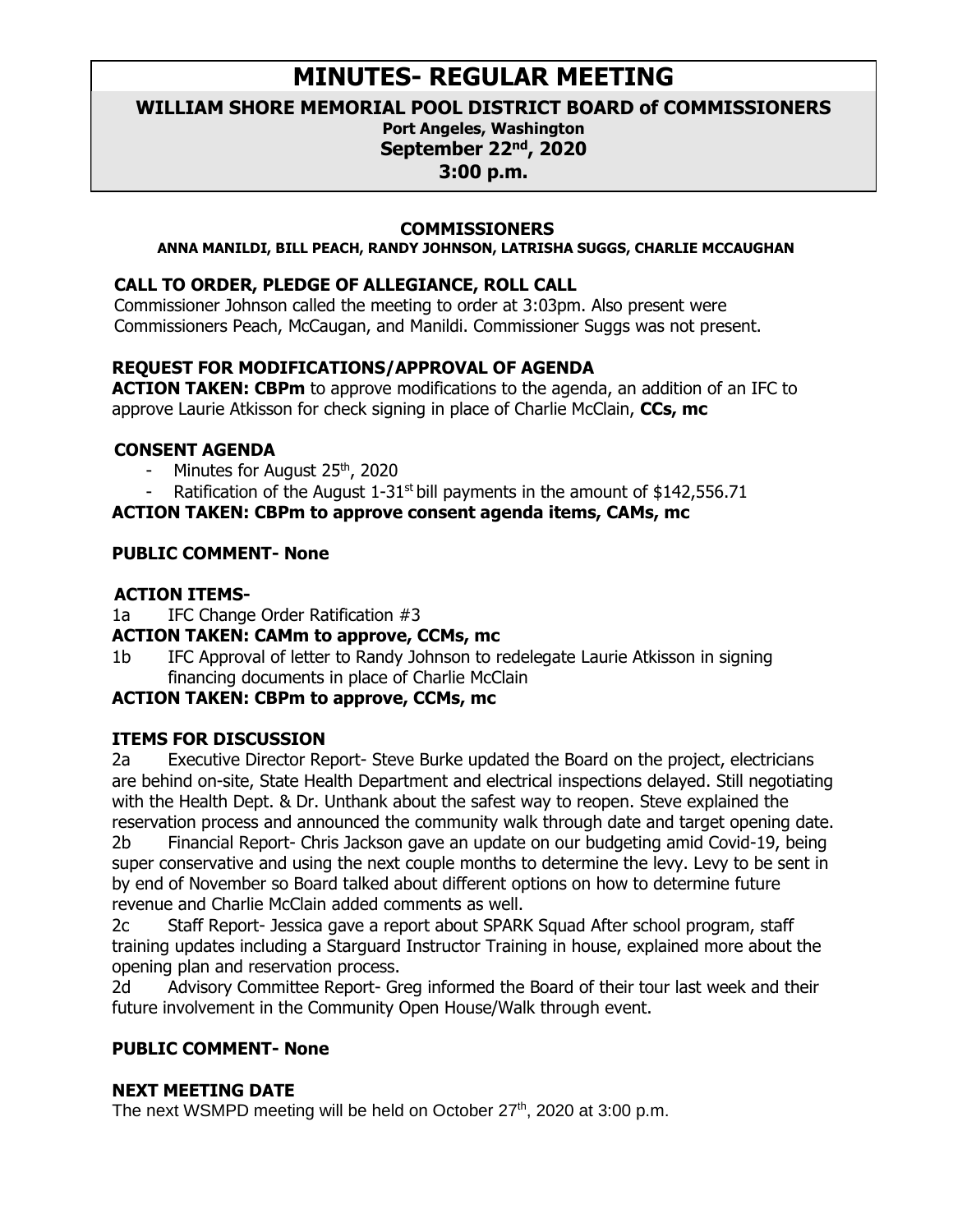#### **ADJOURNMENT**

Commissioner Johnson adjourned the meeting at 4:00pm.

PASSED AND ADOPTED this twenty-seventh of October, 2020.

William Shore Memorial Pool District Commissioners

Randy Johnson, President

ATTEST;

Virginia Smith, Clerk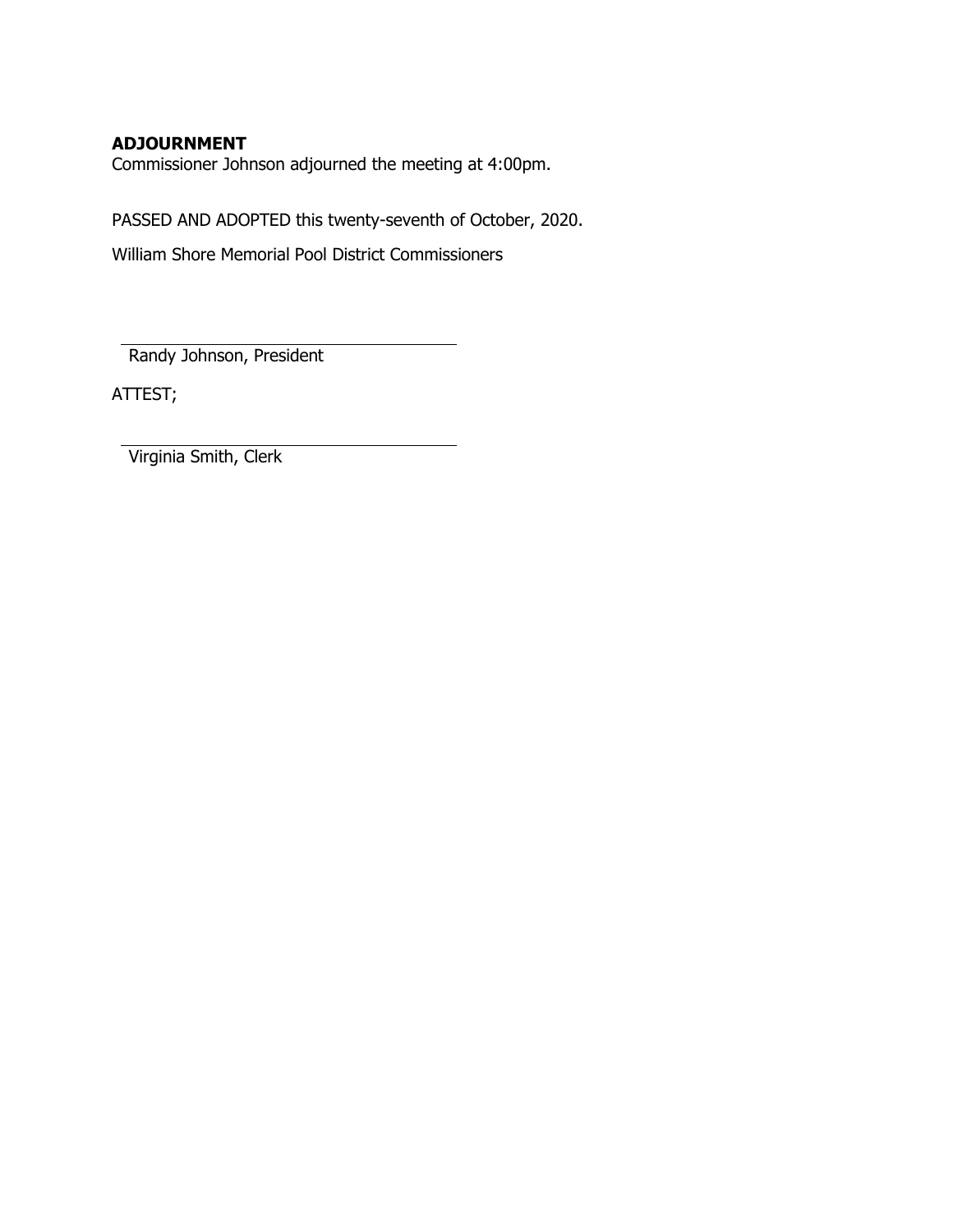# William Shore Memorial Pool District FINANCIAL STATEMENTS

As of September 30,2020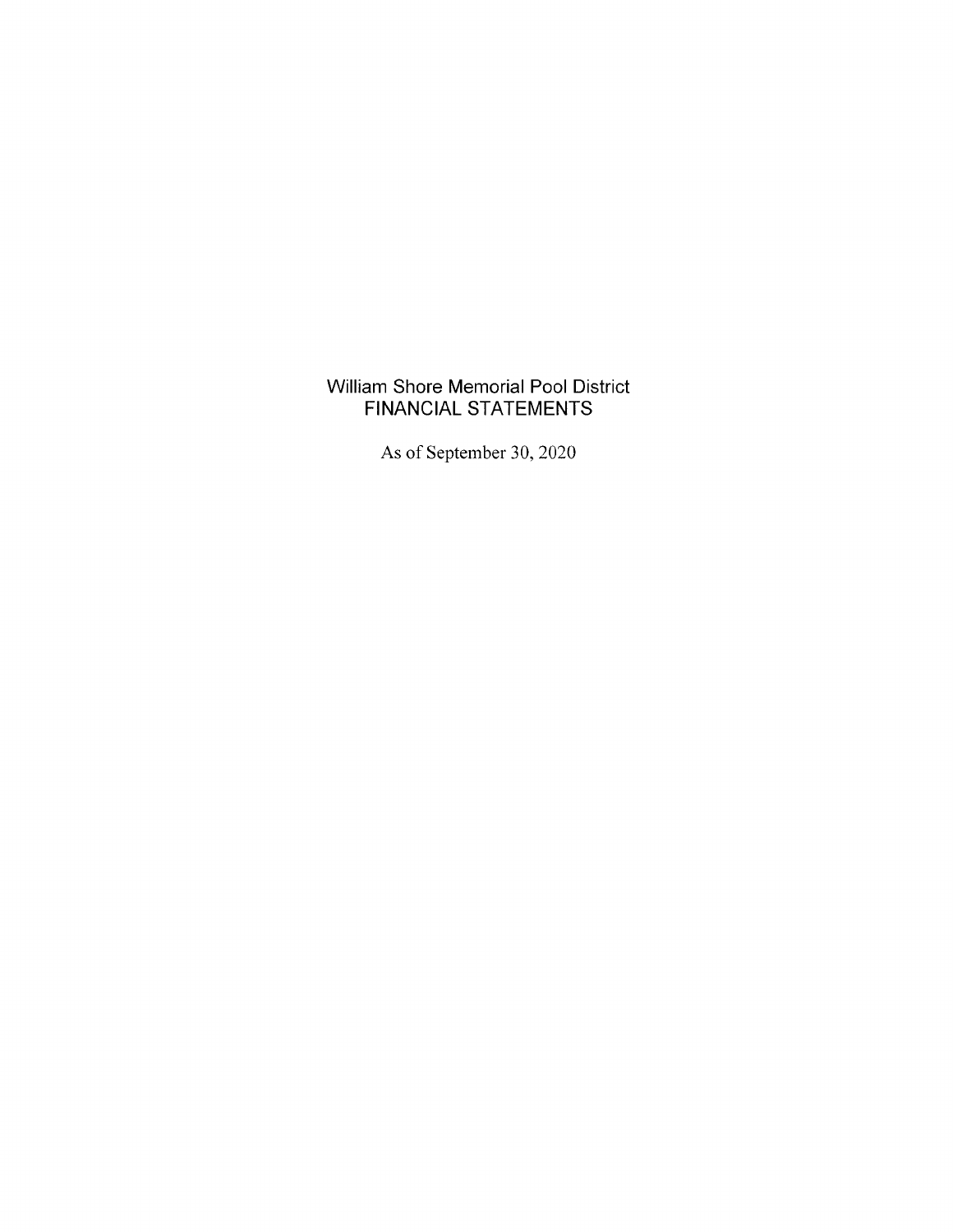

# McClain, Crouse & Co, PS

160 437-3303 HAN 360 457-7415 Post: Angeles, AVA 98362

Certified Public Accountants Karen L. Crouse . karenc@olypen.com Charles S. McClain (Retired) . Sm03509 vaboccom

Board of Directors William Shore Memorial Pool District

Management is responsible for the accompanying financial statements of William Shore Memorial Pool District (a nonprofit organization), which comprise the statements of financial position as of September 30, 2020 and 2019, and the related statements of activities for the nine months then ended in accordance with accounting principles generally accepted in the United States of America. We have performed a compilation engagement in accordance with Statements on Standards for Accounting and Review Services promulgated by the Accounting and Review Services Committee of the AICPA. We did not audit or review the financial statements nor were we required to perform any procedures to verify the accuracy or completeness of the information provided by management. Accordingly, we do not express an opinion, a conclusion, nor provide any form of assurance on these financial statements. The budget comparison is presented for supplementary analysis purposes only. The comparison is presented for supplementary analysis purposes only. financial statements showing New Construction transactions are presented for supplementary analysis only.

Management has elected to omit substantially all of the disclosures and the statement of cash flows required by accounting principles generally accepted in the United States of America. lf the omitted disclosures and statement of cash flows were included in the financial statements, they might influence the user's conclusions about the Organization's financial position and changes in equity. Accordingly these financial statements are not designed for those who are not informed about such matters.

We are not independent with respect to William Shore Memorial Pool District.

McCIain, Crouse and Co. P.S. October 24, 2020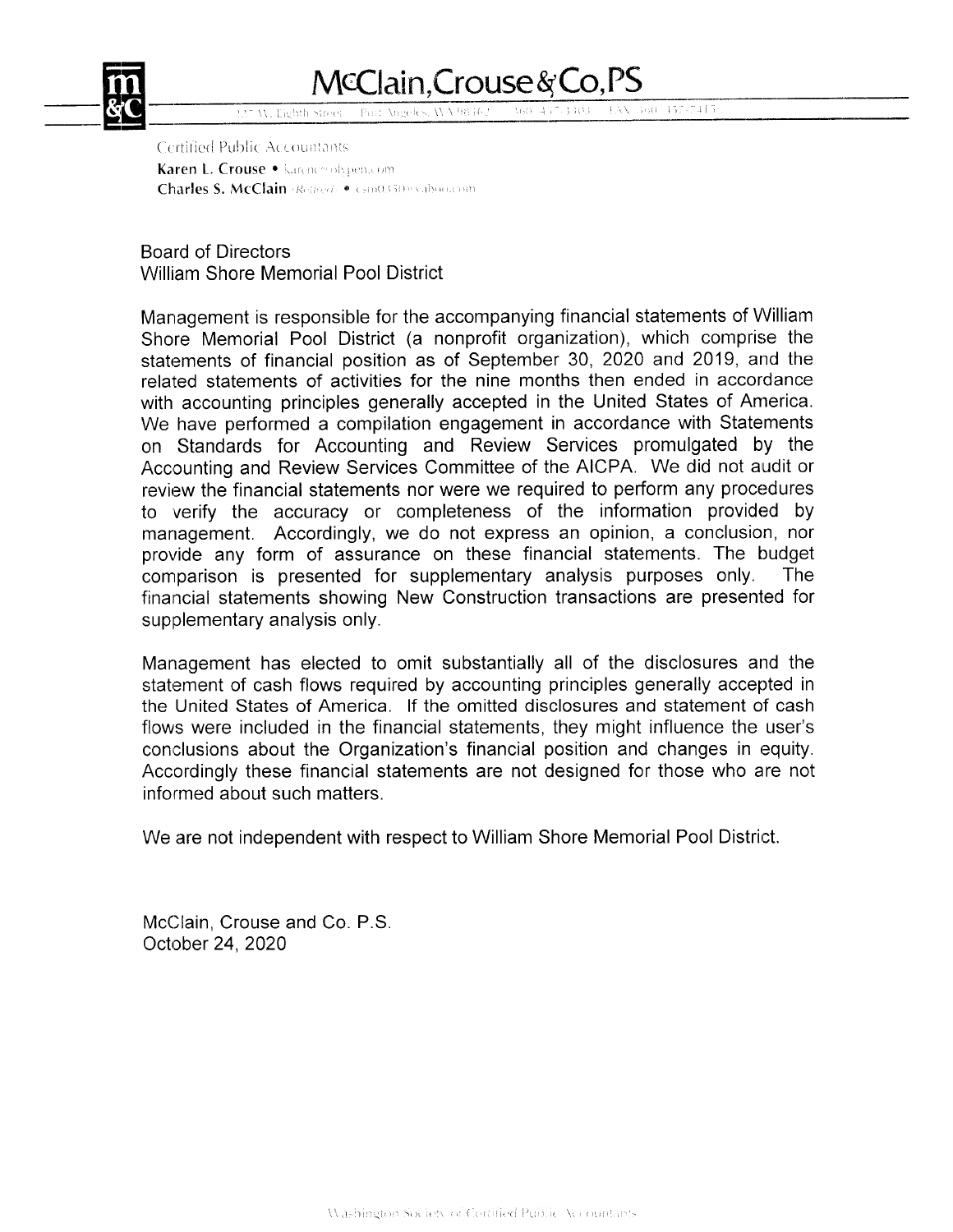# William Shore Memorial Pool District Statements of Financial Position As of September 30, 2020 and 2019

|                                                         | Sep 30, 20                                     | Sep 30, 19                                     |
|---------------------------------------------------------|------------------------------------------------|------------------------------------------------|
| <b>ASSETS</b>                                           |                                                |                                                |
| <b>Current Assets</b>                                   |                                                |                                                |
| Checking/Savings                                        |                                                |                                                |
| 10000 · County Fund Balance                             | 27,633.58                                      | 23,920.69                                      |
| 10100 · Cash in Till                                    | 1,100.00                                       | 100.00                                         |
| 10150 · Kitsap Bank                                     |                                                |                                                |
| 10200 · Credit Card Processing Account                  | 59,380.88                                      | 13,088.45                                      |
| 10400 · Cash in Operating Account                       | 403,384.40                                     | 81,765.41                                      |
| 10500 Money Market Account                              | 120,078.30                                     | 120,108.20                                     |
| 10900 · Receivable from Construct Acct                  | 18,628.65                                      | 18,628.65                                      |
| Total 10150 · Kitsap Bank                               | 601,472.23                                     | 233,590.71                                     |
| 10550 Construction Funds                                |                                                |                                                |
| 10020 D A Davidson & Co                                 |                                                |                                                |
| 10070 · DADCO - Money Market                            | 2,047,206.71                                   | 2,673,485.36                                   |
| 10050 · DADCO - Capital Improve Acct                    | 0.00                                           | 4,517,679.66                                   |
|                                                         |                                                |                                                |
| Total 10020 · D A Davidson & Co                         | 2,047,206.71                                   | 7,191,165.02                                   |
| 10600 Kitsap Construction Account                       |                                                |                                                |
| 10080 · Bond Fund-Capitalized Interest                  | 221,317.05                                     | 0.00                                           |
| 10090 · Bond Reserve Fund                               | 480,682.95                                     | 0.00                                           |
|                                                         |                                                |                                                |
| Total 10600 · Kitsap Construction Account               | 702,000.00                                     | 0.00                                           |
| 10950 · Payable to Operating Acct                       | $-18,628.65$                                   | $-18.628.65$                                   |
| Total 10550 · Construction Funds                        | 2,730,578.06                                   | 7,172,536.37                                   |
| <b>Total Checking/Savings</b>                           | 3,360,783.87                                   | 7,430,147.77                                   |
| <b>Accounts Receivable</b><br>11300 Accounts Receivable | 45.69                                          | 45.69                                          |
| <b>Total Accounts Receivable</b>                        | 45.69                                          | 45.69                                          |
| <b>Other Current Assets</b>                             |                                                |                                                |
| 12000 Deposit in Transit                                | $-2,549.74$                                    | 1,121.73                                       |
| 12500 · PASD Advance                                    | 301.59                                         | 301.59                                         |
| 12501 · Tukwila Advance                                 | 659.10                                         | 659.10                                         |
|                                                         |                                                |                                                |
| <b>Total Other Current Assets</b>                       | $-1,589.05$                                    | 2,082.42                                       |
| <b>Total Current Assets</b>                             | 3,359,240.51                                   | 7,432,275.88                                   |
| <b>Fixed Assets</b>                                     |                                                |                                                |
| 15000 · Building and Improvements                       | 1,998,731.72                                   | 1,998,731.72                                   |
| 16000 · Equipment                                       | 88,291.71                                      | 88,291.71                                      |
| 16300 · New Construction                                |                                                |                                                |
| $16305 \cdot$ Land                                      | 88,403.13                                      | 86,232.31                                      |
| 16310 · Project Management Services                     | 128,588.53                                     | 112,407.28                                     |
| 16320 Architecture and Engineering                      | 1,303,915.72                                   | 1,054,644.84                                   |
| 16330 · Pre-Construction Services                       | 233,833.55                                     | 156,816.30                                     |
| 16340 · Permitting                                      | 180,142.92                                     | 179,335.13                                     |
| 16350 Construction - Aquatic Center                     | 16,757,019.34                                  | 1,975,900.60                                   |
| 16355 Construction - Horizon Center                     | 356,929.59                                     | 200,675.24                                     |
| 16360 · Testing and Inspection                          | 2,242.50                                       | 0.00                                           |
| 16370 · Survey, Testing & Commissioning                 | 72,312.79                                      | 23,947.31                                      |
| 16380 · Equipment and Furnishings                       | 8,711.08                                       | 0.00                                           |
| Total 16300 New Construction                            | 19,132,099.15                                  | 3,789,959.01                                   |
| <b>Total Fixed Assets</b>                               | $\alpha$ , $\beta$ , $\alpha$<br>21,219,122.58 | المستورين<br><b>Contractor</b><br>5,876,982.44 |
|                                                         |                                                |                                                |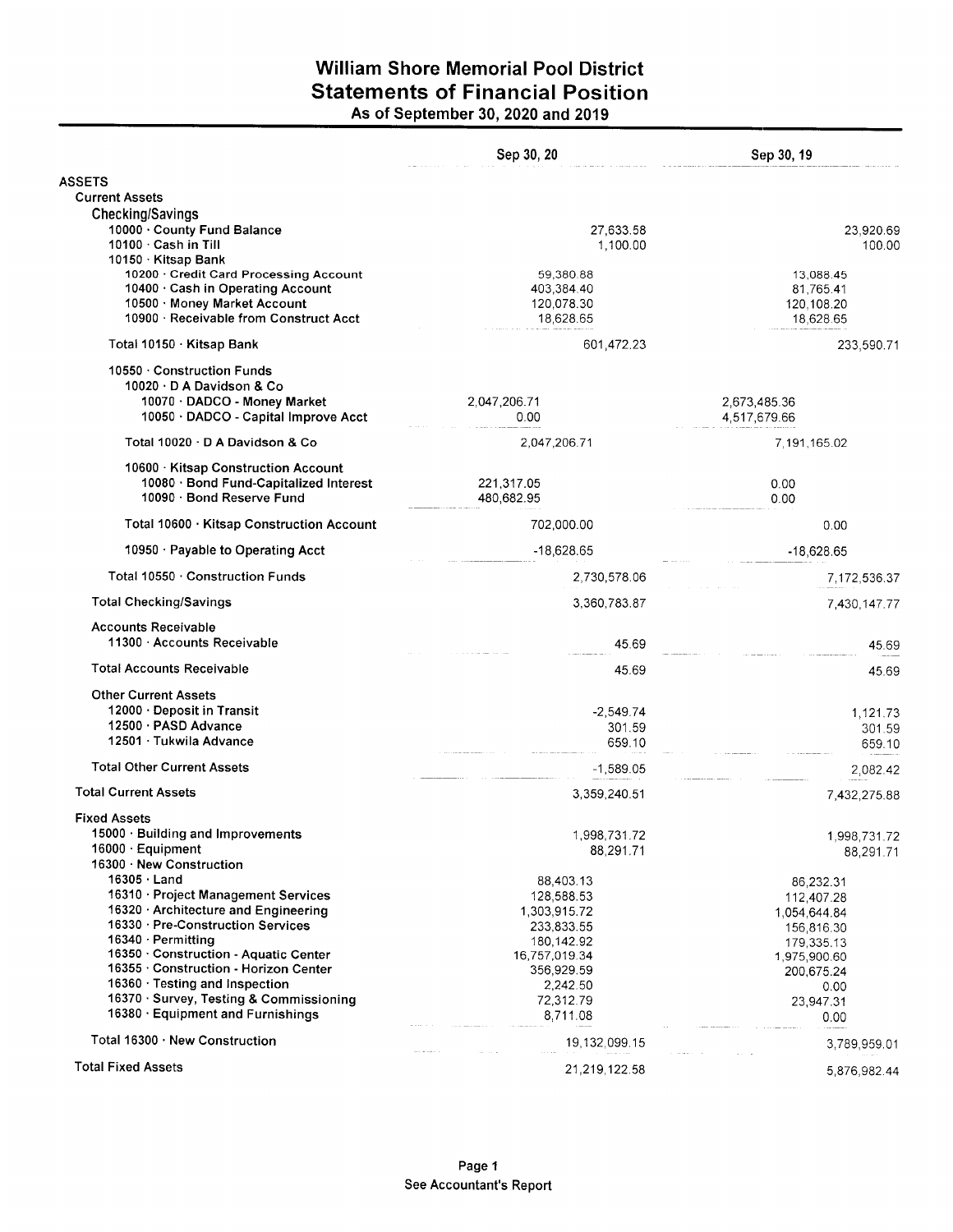# William Shore Memorial Pool District Statements of Financial Position As of September 30, 2020 and 2019

|                                         | Sep 30, 20    | Sep 30, 19    |
|-----------------------------------------|---------------|---------------|
| <b>Other Assets</b>                     |               |               |
| 18600 · Bond Expense                    | 180,722.01    | 122,003.01    |
| <b>Total Other Assets</b>               | 180,722.01    | 122,003.01    |
| <b>TOTAL ASSETS</b>                     | 24,759,085.10 | 13,431,261.33 |
| <b>LIABILITIES &amp; EQUITY</b>         |               |               |
| Liabilities                             |               |               |
| <b>Current Liabilities</b>              |               |               |
| <b>Accounts Payable</b>                 |               |               |
| 20000 · Accounts Payable                | 11,676.18     | 830,035.39    |
| <b>Total Accounts Payable</b>           | 11,676.18     | 830.035.39    |
| <b>Credit Cards</b>                     |               |               |
| $21000 \cdot V$ isa                     | 108.69        | 108.69        |
| 21005 Citi Cards                        | 2,030.58      | 7,043.44      |
| <b>Total Credit Cards</b>               | 2,139.27      | 7,152.13      |
| <b>Other Current Liabilities</b>        |               |               |
| 2110 · Direct Deposit Liabilities       | 237.49        | 135.71        |
| 22000 · Wages Payable                   | 11,452.18     | 8,331.46      |
| 22500 · Accrued Cafeteria Plan Liab     | 11,327.75     | 10.690.79     |
| 23000 · Deferred Compensation Liability | 1,160.50      | 1,160.50      |
| 24000 · Payroll Liabilities             | 6,892.57      | 3,289.10      |
| 26500 · Uncashed old paychecks          | 1,507.31      | 4,131.10      |
| <b>Total Other Current Liabilities</b>  | 32,577.80     | 27,738.66     |
| <b>Total Current Liabilities</b>        | 46,393.25     | 864,926.18    |
| Long Term Liabilities                   |               |               |
| 27100 · Pre-existing Debt               |               |               |
| 27200 · Kitsap Bank-Auto Loan           | 0.00          | 5,317.64      |
| 27300 · Washington LOCAL I              | 31,306.13     | 45,823.39     |
| 27310 · Washington LOCAL II             | 154,772.75    | 208,126.47    |
| 27400 · Kitsap Bank Term Loan           | 217,917.52    | 285,997.29    |
| Total 27100 · Pre-existing Debt         | 403,996.40    | 545,264.79    |
| 28000 · New Constrruction Loans         |               |               |
| 28200 Kitsap Bank Term Loan II          | 7,565,000.00  | 0.00          |
| 28100 · Limited General Obligation Bond | 9,650,000.00  | 9.665.000.00  |
| Total 28000 · New Constrruction Loans   | 17,215,000.00 | 9,665,000.00  |
| 25700 · Deferred Premium on Issuance    | 322,810.85    | 333,941.85    |
| <b>Total Long Term Liabilities</b>      | 17,941,807.25 | 10,544,206.64 |
| <b>Total Liabilities</b>                | 17,988,200.50 | 11,409,132.82 |
| Equity                                  |               |               |
| 32000 · Unrestricted Net Assets         | 3,726,226.22  | 1,832,720.31  |
| Net Income                              | 3,044,658.38  | 189,408.20    |
| <b>Total Equity</b>                     | 6,770,884.60  | 2,022,128.51  |
|                                         |               |               |
| TOTAL LIABILITIES & EQUITY              | 24,759,085.10 | 13,431,261.33 |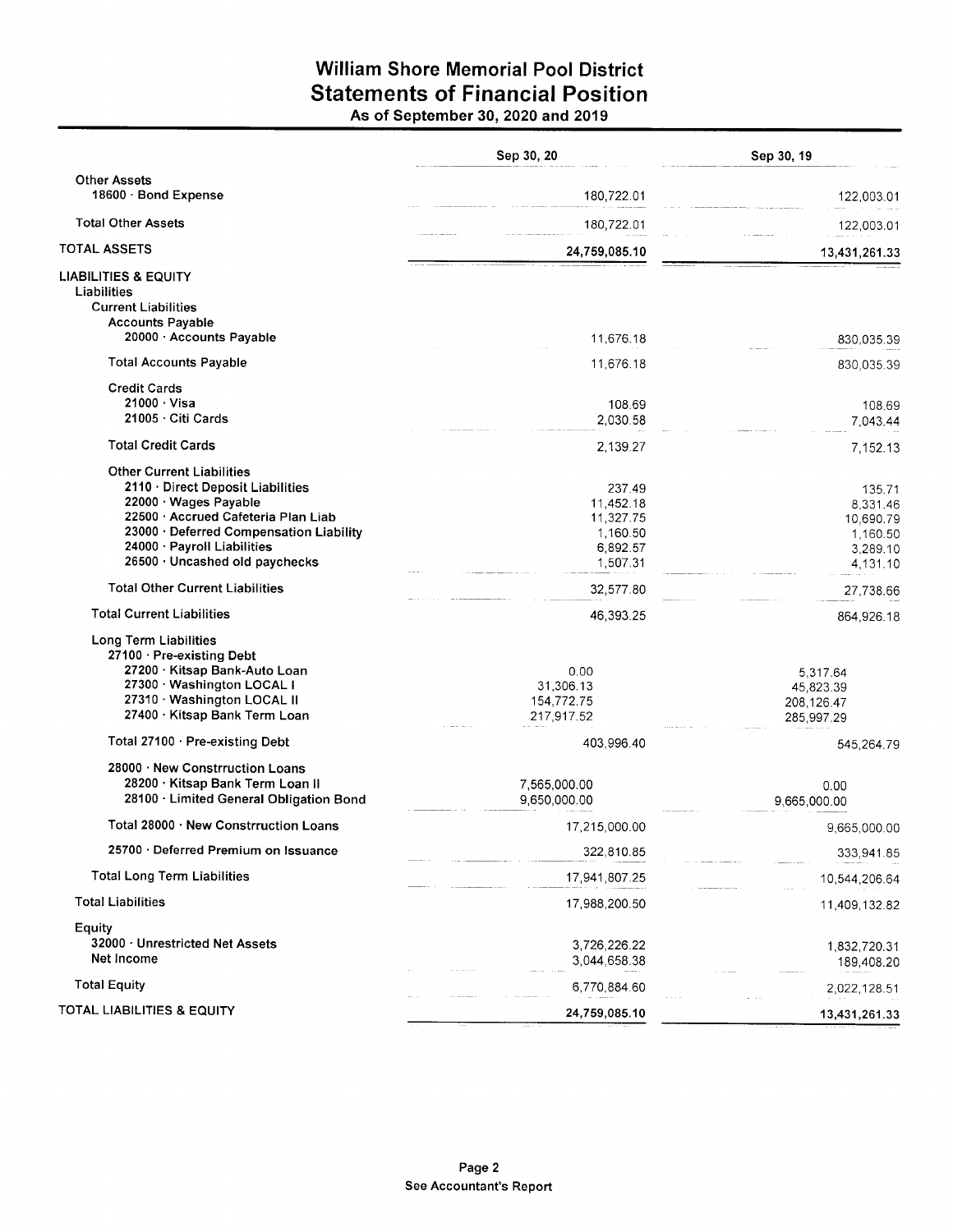# William Shore Memorial Poo! District Statements of Activities

|                                                                     | Jan - Sep 20 | Jan - Sep 19 |
|---------------------------------------------------------------------|--------------|--------------|
| Income                                                              |              |              |
| 3300000 · Operating Income                                          |              |              |
| 3111000 · Real and Property Taxes                                   | 898,426.67   | 752,891.80   |
| 3172000 · Leasehold Excise Tax<br>3174000 Timber Excise Tax         | 9,118.50     | 8,559.04     |
| 3417000 Merchandise Sales                                           | 1,363.26     | 3,636.57     |
| 3417010 · Vending Revenue                                           | 0.00         | 162.77       |
| 3417100 · Merchandise Sales                                         | 25.00        | 2,247.60     |
| Total 3417000 Merchandise Sales                                     | 25.00        | 2,410.37     |
| 3470000 Admissions                                                  |              |              |
| 3473010 General Admissions                                          |              |              |
| 3473011 Pass Sales                                                  | $-90.00$     | 22,574.09    |
| 3473010 · General Admissions - Other                                | 0.00         | 14,499.68    |
| Total 3473010 · General Admissions                                  | $-90.00$     | 37,073.77    |
| 3476035 · Swim Instruction                                          | 0.00         | 40,347.69    |
| 3476040 Camps and Special Events                                    | 0.00         | 5,031.03     |
| 3476045 · Exercise Classes                                          | 0.00         | 17,548.00    |
| Total 3470000 · Admissions                                          | $-90.00$     | 100,000.49   |
| 3500000 · Daycare Income                                            |              |              |
| 3500010 · After School Care                                         | 79,205.06    | 107,160.72   |
| Total 3500000 · Daycare Income                                      | 79,205.06    | 107,160.72   |
| 3620000 · Rental Income                                             |              |              |
| 45030 Facility Rental                                               |              |              |
| 3624010 · One time use Rental                                       | 0.00         | 5,104.51     |
| 3625062 · Contracted Rental                                         | 0.00         | 19,244.05    |
| Total 45030 · Facility Rental                                       | 0.00         | 24,348.56    |
| 45040 Miscellaneous Rental                                          |              |              |
| 3624020 · Equipment Rental                                          | 0.00         | 1,365.56     |
| 3624030 · Locker Rental                                             | 0.00         | 118.75       |
| Total 45040 Miscellaneous Rental                                    | 0.00         | 1,484.31     |
| Total 3620000 · Rental Income                                       | 0.00         | 25,832.87    |
| 3625000 DNR - Other than Timber                                     | 279.45       | 208.52       |
| 3670000 · Direct Public Support                                     |              |              |
| 3671100 · Individ, Business Contributions                           | 15,000.00    | 0.00         |
| Total 3670000 · Direct Public Support                               | 15,000.00    | 0.00         |
| 3699000 · Other Miscellaneous Revenue                               | 295.00       | 3,845.03     |
| 3951030 · Sale of County Timber                                     | 56,192.37    | 64,750.84    |
| 48000 · Investment Income<br>48100 · Interest Income from Operating |              |              |
|                                                                     | 76.23        | 74.00        |
| Total 48000 · Investment Income                                     | 76.23        | 74.00        |
| Total 3300000 Operating Income                                      | 1.059.891.54 | 1,069,370.25 |
| 48200 · Income from Capital Projects                                |              |              |
| 44800 · Indirect Public Support                                     |              |              |
| 44850 · Grant                                                       | 2,580,596.72 | 0.00         |
| Total 44800 · Indirect Public Support                               | 2,580,596.72 | 0.00         |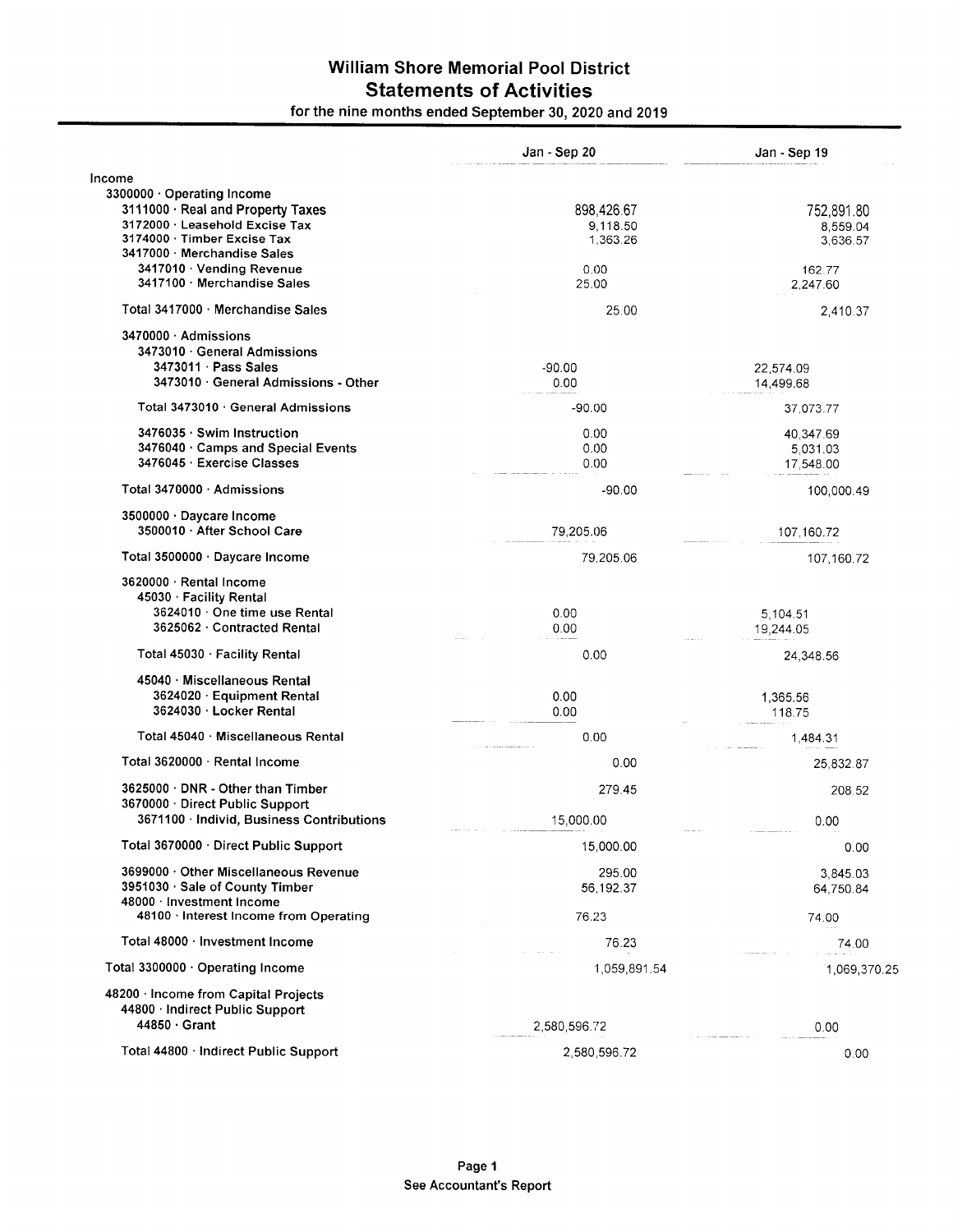# William Shore Memorial Pool District Statements of Activities

|                                                                                                 | Jan - Sep 20      | Jan - Sep 19              |
|-------------------------------------------------------------------------------------------------|-------------------|---------------------------|
| 48210 · Interest Income                                                                         | 22,632.70         | 80,006.92                 |
| 48220 Dividend Income                                                                           | 35,214.94         | 9,453.41                  |
| 48230 · Realized Gains and Losses                                                               | $-19.49$          | 0.00                      |
| 48240 · Unrealized Gains and Losses                                                             | 3,969.79          |                           |
| 48250 · Investment Expense                                                                      | $-2.222.55$       | 30,336.24<br>$-15,931.93$ |
| Total 48200 · Income from Capital Projects                                                      | 2,640,172.11      | 103,864.64                |
| <b>Total Income</b>                                                                             | 3,700,063.65      | 1,173,234.89              |
| <b>Gross Profit</b>                                                                             | 3,700,063.65      | 1,173,234.89              |
| <b>Expense</b><br>57620 Operating Costs<br>100001 · Salaries and Wages<br>100000 · Regular Time |                   |                           |
| 100010 Clerk Services                                                                           | 1,071.00          | 1,189.40                  |
| 100020 · Lifeguards                                                                             | 1,754.88          | 74,425.19                 |
|                                                                                                 |                   |                           |
| 100021 · Spark Squad Personnel Costs                                                            |                   |                           |
| 100024 · Spark Squad Coordinator<br>100025 · Spark Squad Leaders                                | 45,877.05         | 55,902.64                 |
| 100026 · Food Service Workers                                                                   | 57,104.17<br>0.00 | 46,194.42<br>6,175.43     |
| Total 100021 · Spark Squad Personnel Costs                                                      | 102,981.22        | 108,272.49                |
| $100030 \cdot$ Instructors                                                                      | 2,392.01          | 22,789.13                 |
| 100040 · Head Guards                                                                            | 10,894.31         | 39,114.49                 |
| 100050 · Supervisors                                                                            | 44,612.76         | 40,534.65                 |
| 100055 · Coordinators                                                                           | 35, 142. 25       |                           |
| 100060 · Maintenance                                                                            |                   | 0.00                      |
|                                                                                                 | 5,259.89          | 7,685.83                  |
| 100065 · Welcome Desk                                                                           | 971.51            | 0.00                      |
| 100070 · Executive Director                                                                     | 49,408.55         | 49,963.50                 |
| Total 100000 · Regular Time                                                                     | 254,488.38        | 343,974.68                |
| 100090 · Sick/Vacation Pay                                                                      | 11,621.50         | 12,184.78                 |
| 100001 · Salaries and Wages - Other                                                             | 0.00              | 0.00                      |
| Total 100001 · Salaries and Wages                                                               | 266,109.88        | 356,159.46                |
| 200000 · Personnel Benefits                                                                     |                   |                           |
| 200020 · Federal Payroll Taxes                                                                  | 20,366.44         | 26,335.83                 |
| 200032 Cafeteria Plan                                                                           | 4,940.86          | 4,996.35                  |
| 200035 · Health Insurance - Sal Employee                                                        | 12,673.62         | 19,541.38                 |
| 200040 · Unemployment Compensation                                                              | 1,524.97          | 2,881.28                  |
| 200045 · Department of Labor & Industry                                                         | 4,200.97          | 6,054.38                  |
| Total 200000 · Personnel Benefits                                                               | 43,706.86         | 59,809.22                 |
| $300000 \cdot$ Supplies                                                                         |                   |                           |
| 310000 Office Supplies                                                                          |                   |                           |
| 310010 · Office Supplies                                                                        | 4,298.94          |                           |
| 310028 Computer Supplies                                                                        | 0.00              | 4,003.80<br>2,224.91      |
|                                                                                                 |                   |                           |
| Total 310000 · Office Supplies<br>310050 · Program Supplies and Equipment                       | 4,298.94          | 6,228.71                  |
| 310310 · Swim Instruction                                                                       | 0.00              |                           |
|                                                                                                 |                   | 339.40                    |
| 310320 · Camps and Specials Events                                                              | 0.00              | 643.41                    |
| 310330 · After School Program                                                                   |                   |                           |
| 310380 · Rent Expense                                                                           | 11,520.00         | 4,550.00                  |
| 310340 · Program/Office Supplies                                                                | 3,213.42          | 3,441.19                  |
| 310350 · Food Service Supplies                                                                  | 7,577.69          | 8,365.79                  |
| $310360 \cdot$ Field Trips                                                                      | 705.60            | 782.10                    |
| 310370 · Transportation                                                                         | 802.72            | 2,193.00                  |
|                                                                                                 |                   |                           |
| Total 310330 · After School Program                                                             | 23,819.43         | 19,332.08                 |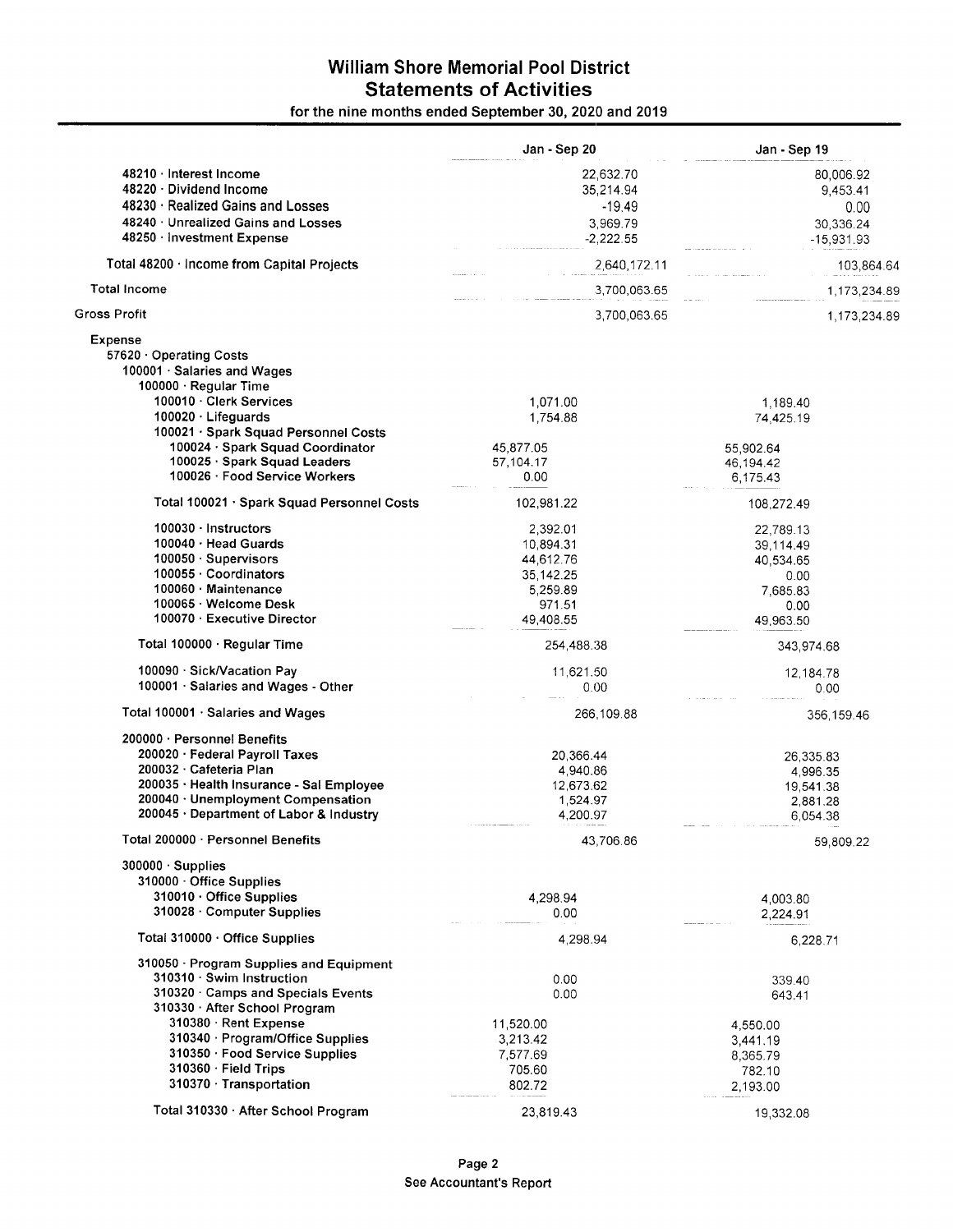# William Shore Memorial Pool District Statements of Activities

|                                                | Jan - Sep 20 | Jan - Sep 19 |
|------------------------------------------------|--------------|--------------|
| 310400 · Summer Camp Program                   |              |              |
| 310440 · Program/Office Supplies               | 1,821.57     | 942.26       |
| 310450 · Food Service Supplies                 | 744.11       | 6,475.58     |
| 310460 · Field Trips                           | 0.00         | 6.042.50     |
| 310470 · Transportation                        | 0.00         | 212.51       |
|                                                |              |              |
| Total 310400 · Summer Camp Program             | 2,565.68     | 13,672.85    |
| Total 310050 · Program Supplies and Equipment  | 26,385.11    | 33,987.74    |
| 310100 Maintenance Supplies and Repair         |              |              |
| 310026 Uniforms and Clothing                   | 7,595.71     | 2,186.14     |
| 310030 Pool Chemicals                          | 0.00         | 3,107.33     |
| 310035 · Cleaning & Janitorial Supplies        | 164.87       | 1,549.17     |
| 310056 · Lifeguard supplies & equipment        | 4,371.13     | 768.14       |
| 310135 Maintenance Supplies                    | 1,561.33     | 3,273.92     |
| Total 310100 · Maintenance Supplies and Repair | 13,693.04    | 10,884.70    |
| 340035 Items for Resale                        | 4,166.42     | 1,782.44     |
| 350010 · Small Tools and Minor Equipment       | 876.70       | 803.24       |
| Total 300000 · Supplies                        | 49,420.21    | 53,686.83    |
| 4000000 · Charges for Services                 |              |              |
| 410020 · Professional Services                 |              |              |
| 410010 · Bank charges                          | 6,592.79     | 141.60       |
| 410013 · Network/Computer Service              | 3,916.65     | 1,423.68     |
| 410030 · Transaction Services (Rec1)           | 0.00         | 1,302.03     |
| 410041 Accounting Services                     | 13,904.80    | 12,850.00    |
| 410071 · Legal Services                        | 467.00       | 2,515.00     |
| Total 410020 · Professional Services           | 24,881.24    | 18,232.31    |
| 420000 · Communications                        |              |              |
| 420010 · Telephone                             | 5,033.62     | 4,034.27     |
| 420020 · Postage, Mailing Service              | 12.60        | 79.06        |
| 420023 Website and Internet                    | 2,122.27     | 1,076.94     |
| Total 420000 · Communications                  | 7,168.49     | 5,190.27     |
| $430000 \cdot$ Travel                          |              |              |
| 430010 · Conference, Convention, Meeting       | 537.93       | 109.20       |
| 430015 · Travel Allowance                      | 2.074.94     | 2,799.55     |
| $430020 \cdot$ Training                        | 2,992.64     | 3,299.99     |
| Total 430000 Travel                            | 5,605.51     | 6,208.74     |
| 440010 · Advertising                           | 0.00         | 1,246.79     |
| 450000 Operating Rentals and Leases            |              |              |
| 450030 · Office Equipment Leases/Rents         | 1,345.36     | 1,512.63     |
| Total 450000 · Operating Rentals and Leases    | 1,345.36     | 1,512.63     |
| 460030 · Insurance-Property & Liability        | 27,580.00    | 23,045.00    |
| 470090 · Utilities                             | 7,604.27     | 57,263.30    |
| 480000 · Repair and Maint-Contracted           |              |              |
| 480010 · Building-Repair and Maintenance       | 247.63       | 2,579.28     |
| 480040 · Equipment-Repair & Maintenance        | 4,323.74     | 792.93       |
|                                                |              |              |
| Total 480000 · Repair and Maint-Contracted     | 4,571.37     | 3,372.21     |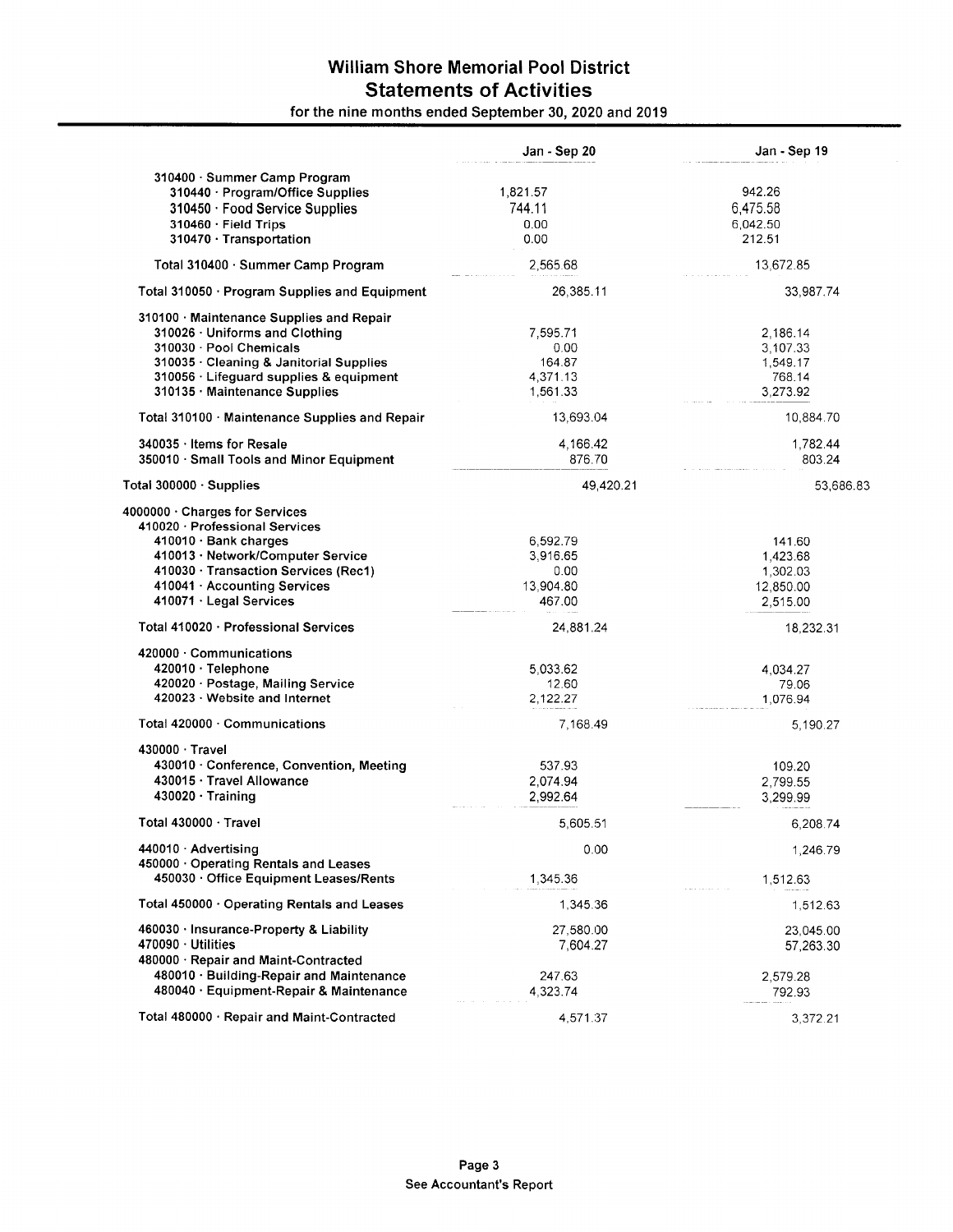# William Shore Memorial Pool District Statements of Activities

|                                                                                                                     | Jan - Sep 20           | Jan - Sep 19           |
|---------------------------------------------------------------------------------------------------------------------|------------------------|------------------------|
| 49000 Miscellaneous Expense                                                                                         |                        |                        |
| 490031 · Print and Copying Service                                                                                  | 883.65                 | 1,296.88               |
| 490040 · Memberships and Dues                                                                                       | 977.27                 | 2,399.18               |
| $490041 \cdot$ Subscriptions                                                                                        | 1,505.79               | 425.98                 |
| 490090 · Credit Card Charges                                                                                        | 2,061.81               | 10,557.30              |
| 66900 · Reconciliation Discrepancies                                                                                | 0.00                   | 303.85                 |
| Total 49000 · Miscellaneous Expense                                                                                 | 5,428.52               | 14,983.19              |
| 500000 · Intergovernmental Services<br>530040 State Sales and B & O Tax<br>530070 · Clallam County Treas - Prop Tax | 2.21<br>3,216.90       | 3,727.18<br>1,065.27   |
| Total 500000 · Intergovernmental Services                                                                           | 3,219.11               | 4,792.45               |
| Total 4000000 · Charges for Services                                                                                | 87,403.87              | 135,846.89             |
| Total 57620 Operating Costs                                                                                         | 446,640.82             | 605,502.40             |
| 5850000 · Nonoperational Expenses<br>66000 Amortization Expense<br>830020 · Interest Expense                        | 2,140.50<br>206,623.95 | 2,140.50<br>376,183.79 |
| Total 5850000 · Nonoperational Expenses                                                                             | 208,764.45             | 378,324.29             |
| <b>Total Expense</b>                                                                                                | 655,405.27             | 983,826.69             |
| Net Income                                                                                                          | 3,044,658.38           | 189,408.20             |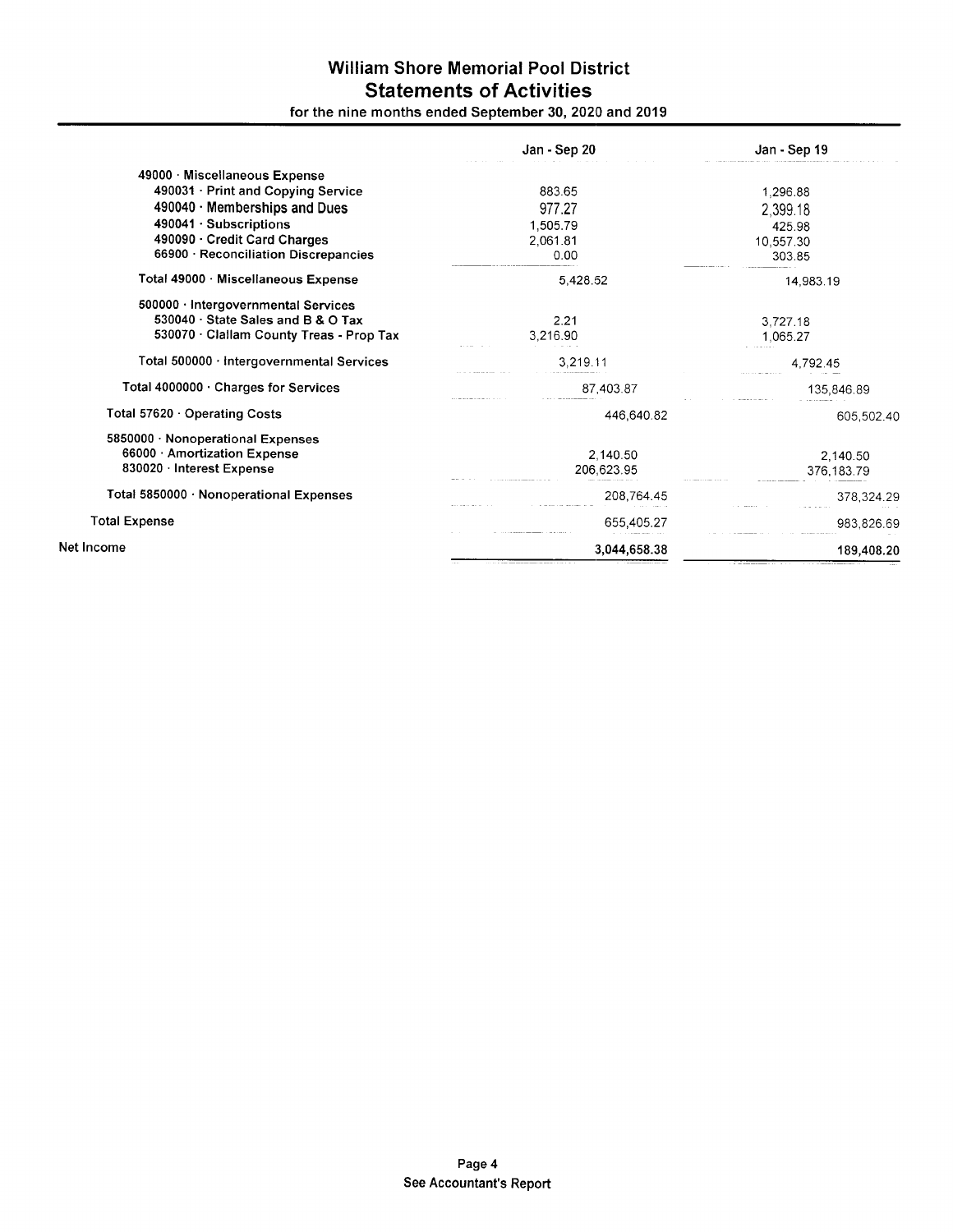William Shore Memorial Pool District Budget Analysis For the nine months ending September 30,2020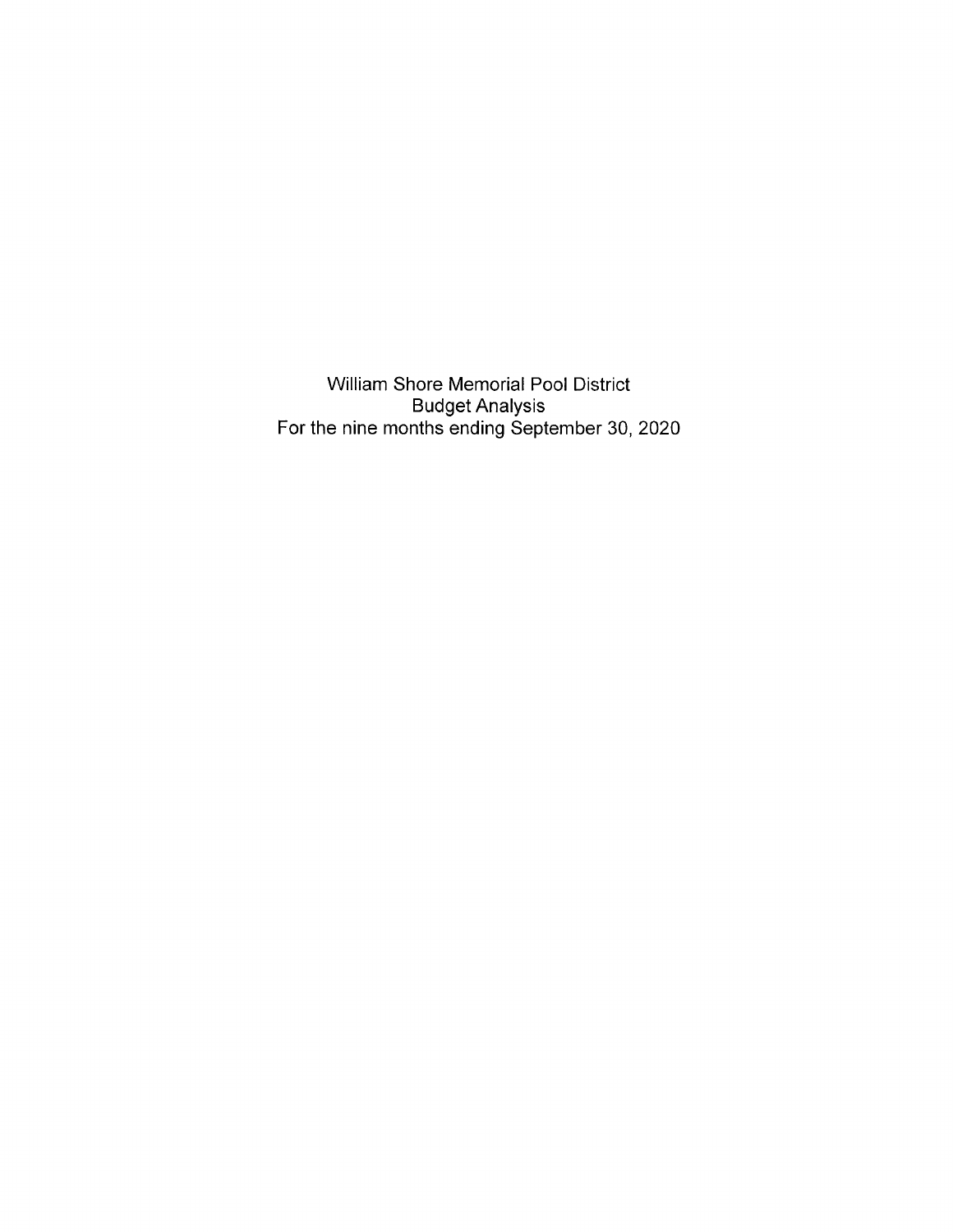#### William Shore Memorial Pool District Statement of Revenue and Expense and Budget for the month ending September 30, 2020

lncome 3300000. Operating lncome 3111000. Real and Property Taxes 3172000. Leasehold Excise Tax 3174000. Timber Excise Tax <sup>3417000</sup>. Merchandise Sales 3417100. Merchandise Sales Total 3417000 · Merchandise Sales 3470000 - Admissions 3473010. General Admissions 3473011 · Pass Sales<br>3473010 · General Admissions - Other Total 3473010 General Admissions 3476035. Swim lnstruction 3476045. Exercise Classes <sup>3470000</sup>.Admissions - Other Total 3470000 · Admissions 3500000. Daycare lncome 3500010 . After School Care 3500000 . Daycare lncome - Olher Total 3500000. Oaycare lncome 3620000.Rental lncome <sup>3625000</sup>. DNR - Other than Timber 3670000. Direct Public Supporl 3671'100. lndivid, Business Contributions Total 3670000. Direct Public Suppon 3699000. Other Miscellaneous Revenue 3951030.Sale of County Timber 48000 · Investment Incom 48100 · Interest Income from Operating Total 48000 · Investment Income Total 3300000. operating lncome 48200 · Income from Capital Projects<br>44800 · Indirect Public Support<br>44850 · Grant Total 44800. lndirect Public Support 48210. lnterest lncome 48220 Dividend lncome 48230 · Realized Gains and Losses<br>48240 · Unrealized Gains and Losses 48250. lnvestment Expense Total 48200 · Income from Capital Projects Total lncome Gross Profit Expense 57620 · Operating Costs<br>100001 · Salaries and Wages<br>100000 · Regular Time<br>100010 · Clerk Services 100020. Lileguards 100021 . Spark Squad Personnel Costs 100024 Spark Squad Coordinator 100025. Spark Squad Leaders Total 100021 · Spark Squad Personnel Costs 100030 · Instructors<br>100040 · Head Guards<br>100050 · Supervisors<br>100055 · Coordinators<br>100060 · Maintenance<br>100065 · Welcome Desk 100070 Executive Director Totat 100000. Reqular Time 100090 · Sick/Vacation Pay<br>100001 · Salaries and Wages - Other Total 100001 · Salaries and Wages 200000 . Personnel Eenefits 200020 · Federal Payroll Taxes<br>200032 · Cafeteria Plan<br>200035 · Health Insurance - Sal Employee 200040 · Unemployment Compensation<br>200045 · Department of Labor & Industry<br>200000 · Personnel Benefits - Other Total 200000. Personnel Benefits 300000.Supplies 310000.Office Supplies 310010 . Office Supplies Total 310000. office supplies Sep 20 27,519.65 000 0.00 0.00 0.00 -90 00 0.00 ,90 00 0.00 0.00 0.00 -90 00 3,505.45 0.00 3,505.45 0.oo 90.98 15,000.00 15,000.00 0.00 0.00 25.42 25.42 Budget 40,000.00 1.000 00 1,000 00 <sup>1</sup>5,333 00 <sup>1</sup>5,333 00 7,292.00 7,292.00 0.00 29,917 00 12 500 00 <sup>1</sup>2,500.00 6,650.00 Jan - Sep 20 898 426.67 9,118.50<br>1,363.26 25.00 25.00 YTD Budgel 870,000 00 3 000 00 3,000.00 46.000.00 46,000 00 21,875.00 21,875.00 0.00 89,750 00 112,500 00 112,500 00 25,950.00 2,250.00 71,250.00 Annual Budget 1,500,000.00 6,000 00 6,000.00 92 000.00 92.000 00 43,750.00 43,750 00 000 179 500 00 <sup>1</sup>50,000 00 <sup>1</sup>50,000 00 51,900 00 750.00 7,917.00 -90 00 0.00 -90 00 0.00 0.00 0.00 -90.00 79,205 06 000 79,205.06  $0.00$ 279.45 <sup>1</sup>5,000.00 15,000 00 295.00 56,192 37 76.23 76.23 4,500 00 9s,000 00 46,051.50 100,734.00 1,059,891.54 1,174,700.00 1,986,900.00 0.00 0.00 1.97 336.54 0.00 -13.34 000 325 17 46 376 67 46 376 67 119.00 196.00 2,795.92<br>3,214.57 6,010.49 84.00 1,890.39 5,210.00 6,270.57 1,951.39 971.51 28,254 85 0.00 0.00 28,254.85 2,161.49 555.1 5 159 78 134 36 444 39 000 3 455 19 1,059,891.54 2,580,596.72 2,580,596 72 22,632 7a 35,214.94 -19.49 3,969 79 2,644172.11 3,700,063.65 3,700,063.65 1,071 00 1,754 88 45,877.05 57,104.17 102,981.22 2,392.01 10,894.31 44,612.76 35.142 25 5,259.89 971.51 49,408.55 254,488 38 <sup>1</sup>1,621 50 000 266,109 88 20,366.44 4,940.86 12,673.62 <sup>1</sup>,524 97 4 200 97 0.00 43,706.86 4,298 94 4,298 94 1,1 74,700.00 2,423,000 00 2,423,000.00 30,000.00 2,453,000 00 3,627,700.00 3,627,700 00 2,423,000 00 2,423,000.00 30,000.00 2.453,000.00 4.439,900 00 4.439,900 00 563,542 00 563,542 00 79 200 00 79,200.00 100 734.00 0.00 0.00 000  $0.00$ 100,734.00 100,734.00 71.423\_AO 71 423.00 10,038 00 <sup>1</sup>0,038.00 349,271.0A 349,271.04 49,086.00 49,066 00 978 32 978.32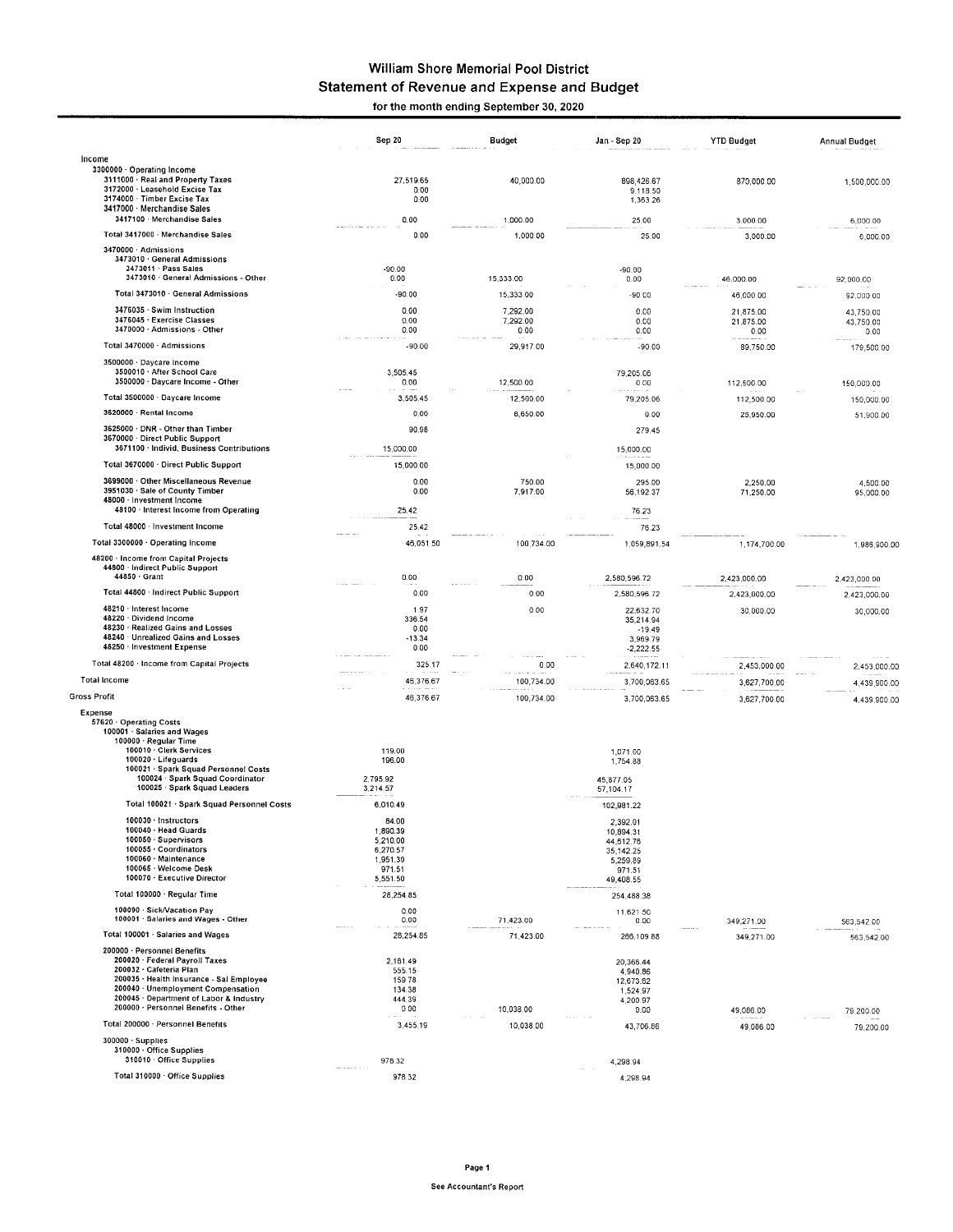# William Shore Memorial Pool District Statement of Revenue and Expense and Budget

for the month ending September 30, 2020

|                                                                                                  | Sep 20             | Budget       | Jan - Sep 20          | <b>YTD Budget</b> | <b>Annual Budget</b> |
|--------------------------------------------------------------------------------------------------|--------------------|--------------|-----------------------|-------------------|----------------------|
| 310050 · Program Supplies and Equipment<br>310330 · After School Program                         |                    |              |                       |                   |                      |
| 310380 · Rent Expense                                                                            | 1,575.00           |              | 11,520.00             |                   |                      |
| 310340 Program/Office Supplies<br>310350 · Food Service Supplies                                 | 0.00<br>21.75      |              | 3,213.42<br>7,577.69  |                   |                      |
| $310360 \cdot$ Field Trips                                                                       | 0.00               |              | 705.60                |                   |                      |
| 310370 Transportation                                                                            | 0.00               |              | 802.72                |                   |                      |
| Total 310330 · After School Program                                                              | 1,596.75           |              | 23.819.43             |                   |                      |
| 310400 · Summer Camp Program<br>310440 · Program/Office Supplies<br>310450 Food Service Supplies | 0.00<br>70.63      |              | 1,821.57<br>744.11    |                   |                      |
| Total 310400 · Summer Camp Program                                                               | 70.63              |              | 2,565.68              |                   |                      |
| Total 310050 · Program Supplies and Equipment                                                    | 1,667.38           |              | 26,385.11             |                   |                      |
| 310100 · Maintenance Supplies and Repair                                                         |                    |              |                       |                   |                      |
| 310026 · Uniforms and Clothing                                                                   | 0.00               |              | 7,595.71              |                   |                      |
| 310035 Cleaning & Janitorial Supplies<br>310056 · Lifeguard supplies & equipment                 | 0.00<br>483.93     |              | 164.87<br>4,371.13    |                   |                      |
| 310135 Maintenance Supplies                                                                      | 12.60              |              | 1,561.33              |                   |                      |
| Total 310100 · Maintenance Supplies and Repair                                                   | 496.53             |              | 13,693.04             |                   |                      |
| 340035 · Items for Resale                                                                        | 0.00               |              | 4.166.42              |                   |                      |
| 350010 · Small Tools and Minor Equipment                                                         | 26.65              |              | 876.70                |                   |                      |
| 300000 · Supplies - Other                                                                        | 0.00               | 12,908.00    | 0.00                  | 54,925.00         | 93,650.00            |
| Total 300000 Supplies                                                                            | 3,168.88           | 12,908.00    | 49,420.21             | 54,925.00         | 93,650.00            |
| 4000000 · Charges for Services                                                                   |                    |              |                       |                   |                      |
| 410020 · Professional Services                                                                   |                    |              |                       |                   |                      |
| 410010 Bank charges<br>410013 · Network/Computer Service                                         | 6,460.85           |              | 6,592.79              |                   |                      |
| 410041 - Accounting Services                                                                     | 507.78<br>3,370.00 |              | 3.916.65<br>13,904.80 |                   |                      |
| 410071 · Legal Services                                                                          | 0.00               |              | 467.00                |                   |                      |
| Total 410020 · Professional Services                                                             | 10,338.63          |              | 24,881.24             |                   |                      |
| 420000 · Communications                                                                          |                    |              |                       |                   |                      |
| 420010 · Telephone<br>420020 Postage, Mailing Service                                            | 100.00<br>0.00     |              | 5.033.62<br>12.60     |                   |                      |
| 420023 Website and Internet                                                                      | 511.50             |              | 2,122.27              |                   |                      |
| Total 420000 · Communications                                                                    | 611.50             |              | 7,168.49              |                   |                      |
| 430000 · Travel                                                                                  |                    |              |                       |                   |                      |
| 430010 Conference, Convention, Meeting                                                           | 0.00               |              | 537.93                |                   |                      |
| 430015 · Travel Allowance<br>430020 Training                                                     | 0.00<br>0.00       |              | 2,074.94<br>2,992.64  |                   |                      |
|                                                                                                  |                    |              |                       |                   |                      |
| Total 430000 · Travel                                                                            | 0.00               |              | 5,605.51              |                   |                      |
| 450000 · Operating Rentals and Leases<br>450030 Office Equipment Leases/Rents                    | 0.00               |              | 1,345.36              |                   |                      |
| Total 450000 · Operating Rentals and Leases                                                      | 0.00               |              | 1,345.36              |                   |                      |
| 460030 · Insurance-Property & Liability                                                          | 0.00               |              | 27,580.00             |                   |                      |
| 470090 · Utilities                                                                               | 3,132.81           |              | 7,604.27              |                   |                      |
| 480000 · Repair and Maint-Contracted<br>480010 · Building-Repair and Maintenance                 | 0.00               |              |                       |                   |                      |
| 480040 Equipment-Repair & Maintenance                                                            | 0.00               |              | 247.63<br>4,323.74    |                   |                      |
| Total 480000 · Repair and Maint-Contracted                                                       | 0.00               |              |                       |                   |                      |
|                                                                                                  |                    |              | 4,571.37              |                   |                      |
| 49000 · Miscellaneous Expense<br>490031 Print and Copying Service                                | 144.26             |              | 883.65                |                   |                      |
| 490040 Memberships and Dues                                                                      | 240.00             |              | 977.27                |                   |                      |
| 490041 · Subscriptions                                                                           | 125.13             |              | 1,505.79              |                   |                      |
| 490090 Credit Card Charges                                                                       | 96.93              |              | 2,061.81              |                   |                      |
| Total 49000 · Miscellaneous Expense                                                              | 606.32             |              | 5,428.52              |                   |                      |
| 500000 · Intergovernmental Services<br>530040 · State Sales and B & O Tax                        | 0.00               |              | 2.21                  |                   |                      |
| 530070 · Claliam County Treas - Prop Tax                                                         | 0.00               |              | 3,216.90              |                   |                      |
| 500000 · Intergovernmental Services - Other                                                      | 0.00               | 1,167.00     | 0.00                  | 4.000.00          | 8,000.00             |
| Total 500000 · Intergovernmental Services                                                        | 0.00               | 1,167.00     | 3,219.11              | 4,000.00          | 8,000.00             |
| 4000000 · Charges for Services - Other                                                           | 0.00               | 27,975.00    | 0.00                  | 104,925.00        | 188,850.00           |
| Total 4000000 · Charges for Services                                                             | 14,689.26          | 29,142.00    | 87,403.87             | 108,925.00        | 196,850.00           |
| Total 57620 · Operating Costs                                                                    | 49,568.18          | 123,511.00   | 446,640.82            | 562,207.00        | 933,242.00           |
| 5850000 · Nonoperational Expenses                                                                |                    |              |                       |                   |                      |
| 66000 · Amortization Expense                                                                     | 0.00               |              | 2,140.50              |                   |                      |
| 830020 · Interest Expense                                                                        | 0.00               | 0.00         | 206,623.95            | 205,365.00        | 410,730.00           |
| Total 5850000 · Nonoperational Expenses                                                          | 0.00               | 0.00         | 208.764.45            | 205,365.00        | 410,730.00           |
| <b>Total Expense</b>                                                                             | 49,568.18          | 123,511.00   | 655,405.27            | 767,572.00        | 1,343,972.00         |
| Net Income                                                                                       | $-3,191.51$        | $-22,777.00$ | 3,044,658.38          | 2,860,128.00      | 3,095,928.00         |
|                                                                                                  |                    |              |                       |                   |                      |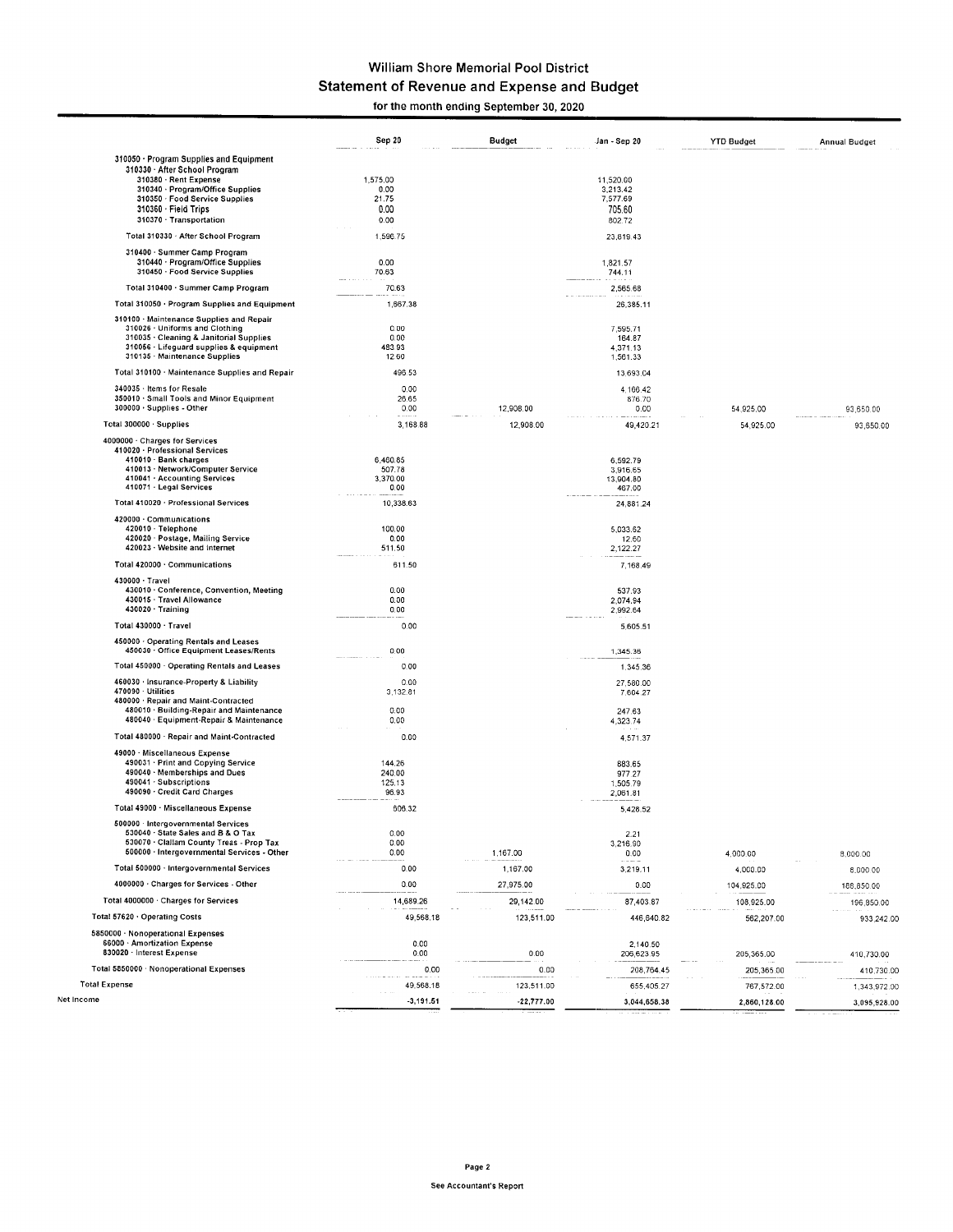William Shore Memorial Pool District New Construction Statement of Cash Flows

For the nine months ended September 30,2020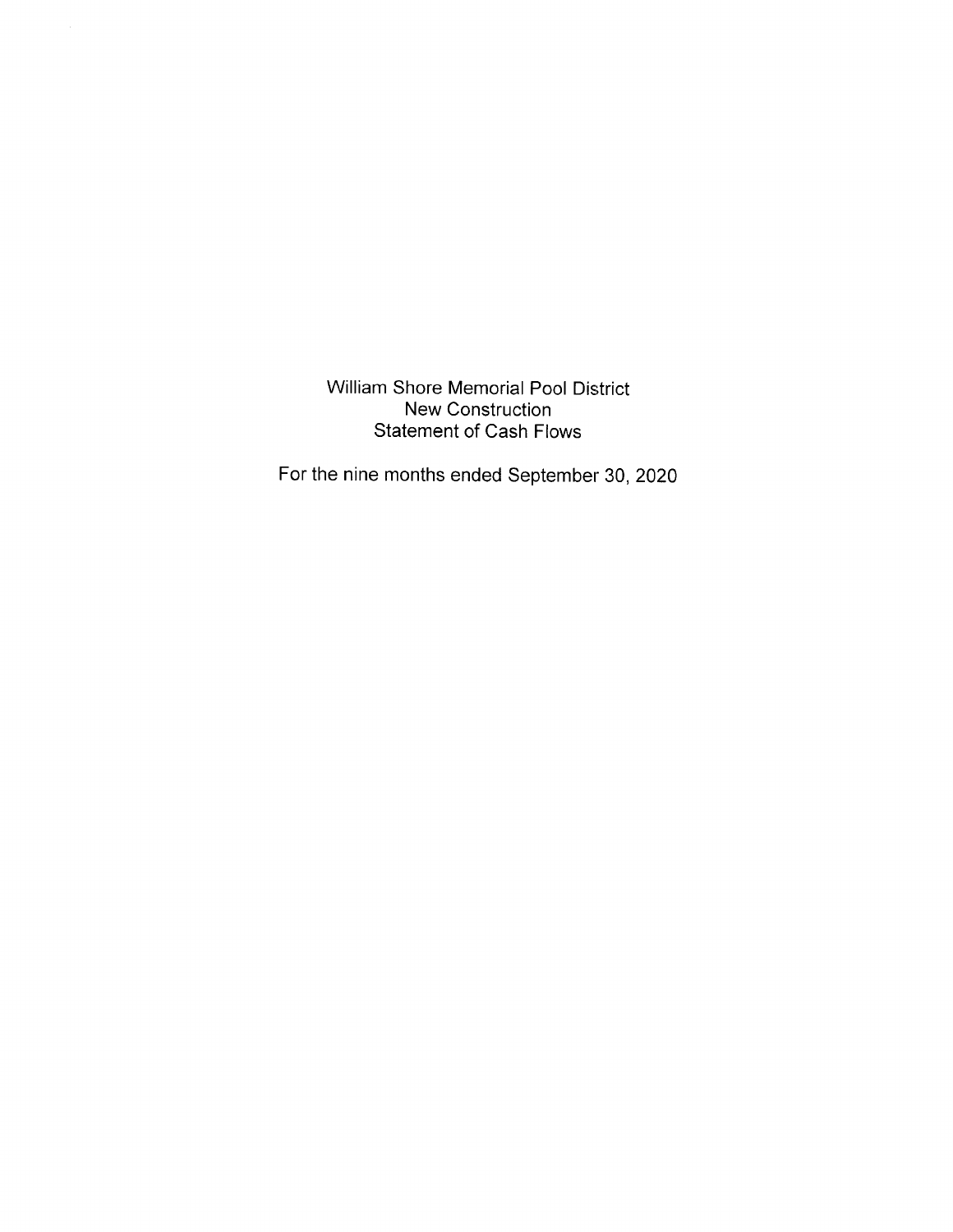# William Shore Memorial Pool District Statement of Cash Flows January through September 2020

|                                                                  | Jan - Sep 20   |
|------------------------------------------------------------------|----------------|
| <b>OPERATING ACTIVITIES</b><br>Net Income                        | -290.85        |
| Net cash provided by Operating Activities                        | $-290.85$      |
| <b>INVESTING ACTIVITIES</b>                                      |                |
| 16300 · New Construction: 16310 · Project Management Services    | $-10,406.25$   |
| 16300 · New Construction: 16320 · Architecture and Engineering   | $-164,069.31$  |
| 16300 · New Construction:16330 · Pre-Construction Services       | $-77,017.25$   |
| 16300 · New Construction: 16340 · Permitting                     | $-159.00$      |
| 16300 · New Construction:16350 · Construction - Aquatic Center   | -11,929,179.12 |
| 16300 · New Construction: 16360 · Testing and Inspection         | $-2.242.50$    |
| 16300 · New Construction:16370 · Survey, Testing & Commissioning | $-21,567.75$   |
| 16300 · New Construction: 16380 · Equipment and Furnishings      | $-8,711.08$    |
| Net cash provided by Investing Activities                        | -12,213,352.26 |
| Net cash increase for period                                     | -12,213,643.11 |
| Cash at beginning of period                                      | -19,960.00     |
| Cash at end of period                                            | -12.233.603.11 |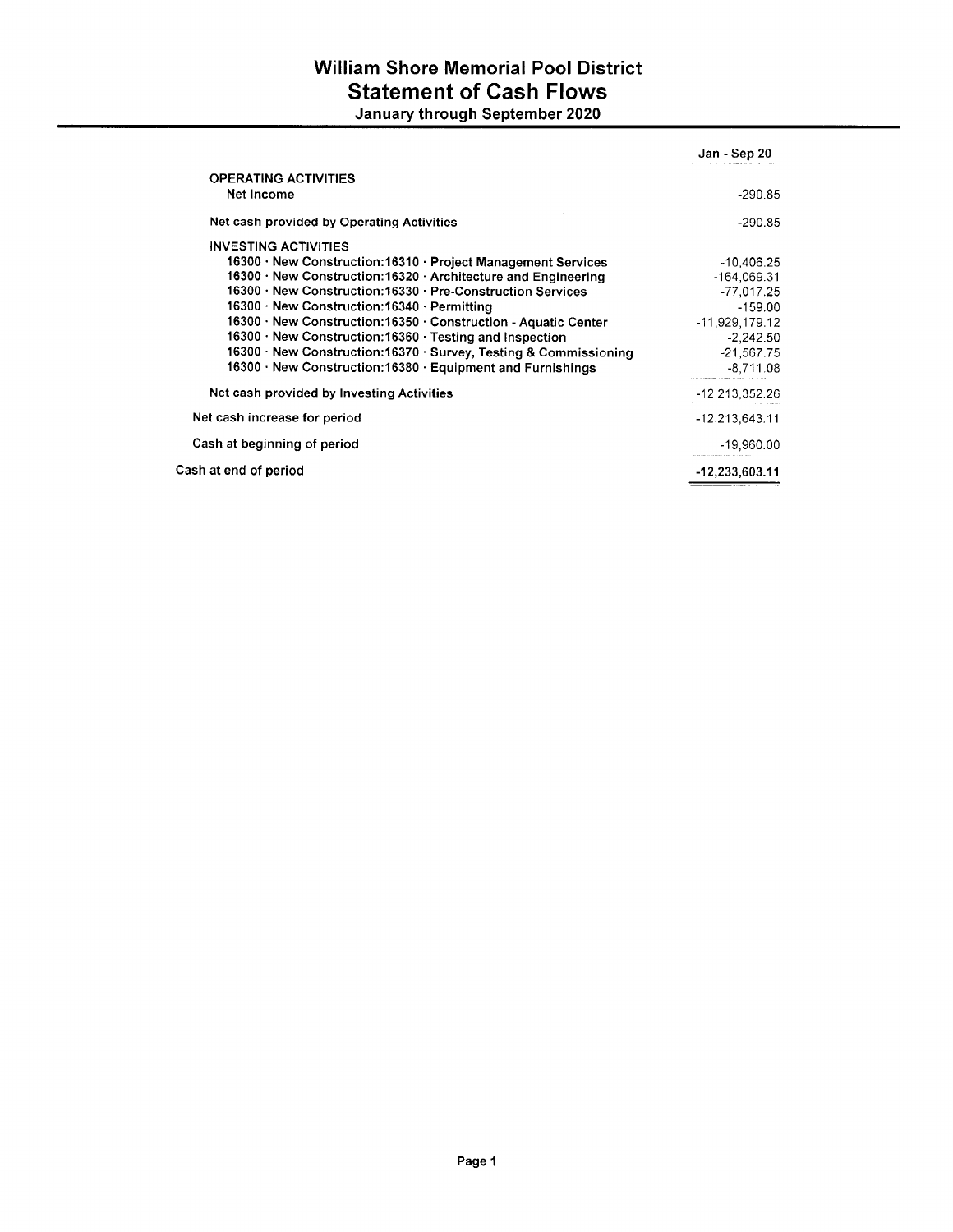William Shore Memorial Pool District Payment Ratification and Approval For the month ending September 30,2020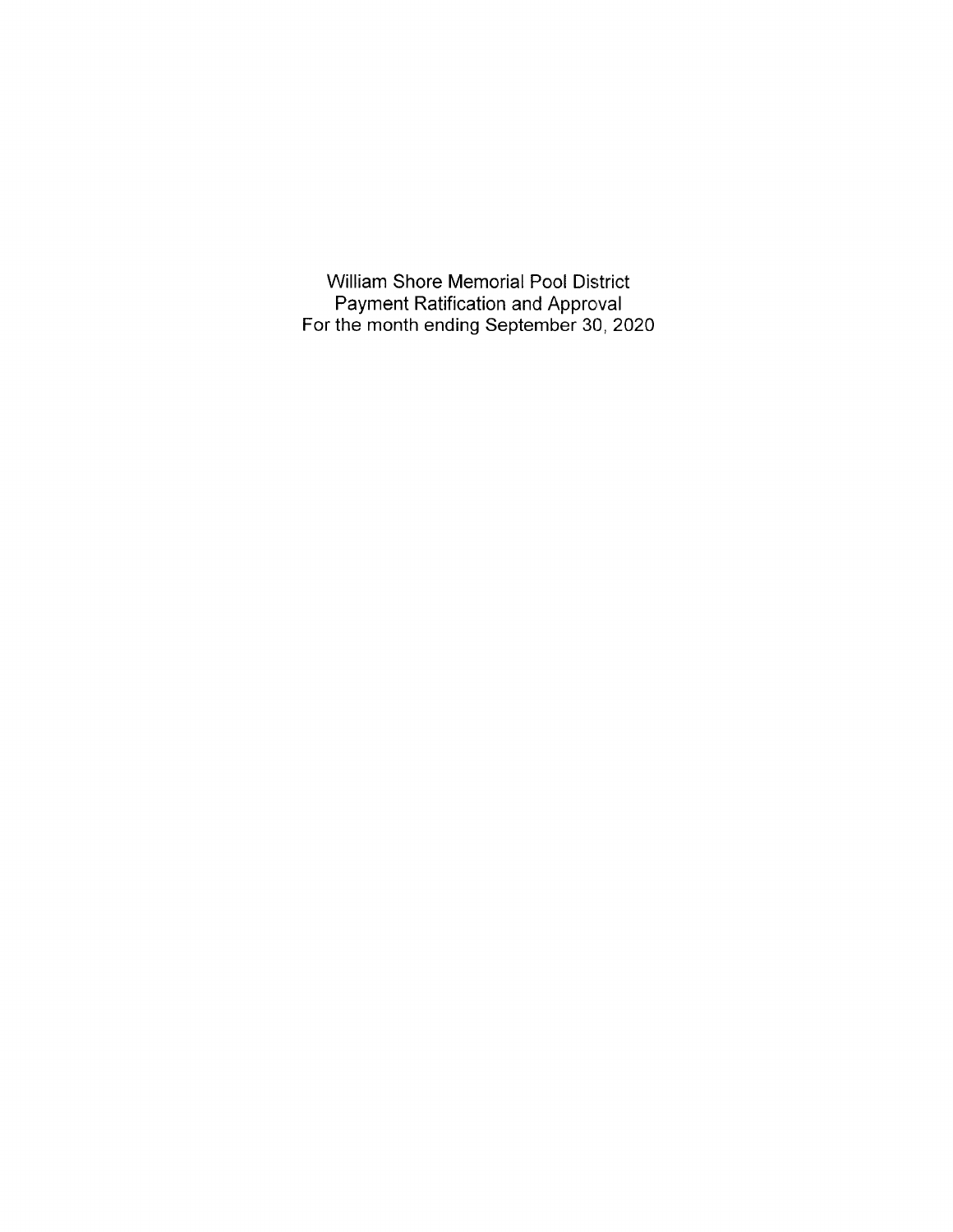# WILLIAM SHORE POOL DISTRICT PAYMENT RATIFICATION AND APPROVAL

l, the undersigned, do hereby certify under penolty of perjury thot the materials hove been furnished, the services rendered or the labor performed. I am authorized to approve/ratify/certify payments of the William Shore Pool District on the attached listed claims and the annual budget shall be adjusted if needed reflect these payments.

| <b>DATES:</b>                        | September 1, 2020 |      | to                          |      | September 30, 2020 |
|--------------------------------------|-------------------|------|-----------------------------|------|--------------------|
| <b>GENERAL FUND</b>                  |                   |      |                             |      |                    |
| <b>General Payments</b>              | Begin Check #     |      | End Check #                 |      |                    |
| Accts Payable Checks (computer):     |                   | 9432 |                             | 9434 | \$3,115.00 A       |
| Accts Payable Checks (computer):     |                   | 9443 |                             | 9450 | \$4,958.15 A       |
| Payroll Checks 9-05                  |                   | 9423 |                             | 9431 | \$7,171.99 A       |
| Payroll Checks 9-20                  |                   | 9435 |                             | 9442 | \$5,766.02 A       |
| <b>Direct Deposit Payroll</b>        |                   | DD   |                             | DD   | \$9,456.75 GH      |
| Manual Check                         |                   | 8974 |                             | 8975 | \$1,159.00         |
| Wire Transfer/ACH's                  |                   |      |                             |      | \$40,644.96        |
| Payroll Tax ACH Transfers            |                   |      |                             |      | \$6,344.31         |
| <b>CAPITAL FUND</b>                  |                   |      |                             |      |                    |
| <b>Capital/Debt Service Payments</b> | Begin Check #     |      | End Check #                 |      |                    |
| Payable Checks (computer):           |                   | 1109 |                             | 1124 | \$2,376,665.13 F   |
| <b>Manual Checks:</b>                |                   |      |                             |      |                    |
| Wire Transfer/ACH's                  |                   |      |                             |      |                    |
| <b>Total Disbursements</b>           |                   |      |                             |      | \$2,455,281.31     |
|                                      | Date of Approval: |      | October 27, 2020            |      |                    |
| <b>District Treasurer</b>            |                   |      | <b>Executive Director</b>   |      |                    |
| <b>Commissioner Peach*</b>           |                   |      | <b>Commissioner Minaldi</b> |      |                    |
| Commissioner Johnson*                |                   |      | <b>Commissioner Suggs**</b> |      |                    |

Commissioner McCaughan\*\*

\*Recused from Clallam County Payments \*\*Recused from City of Port Angeles Payments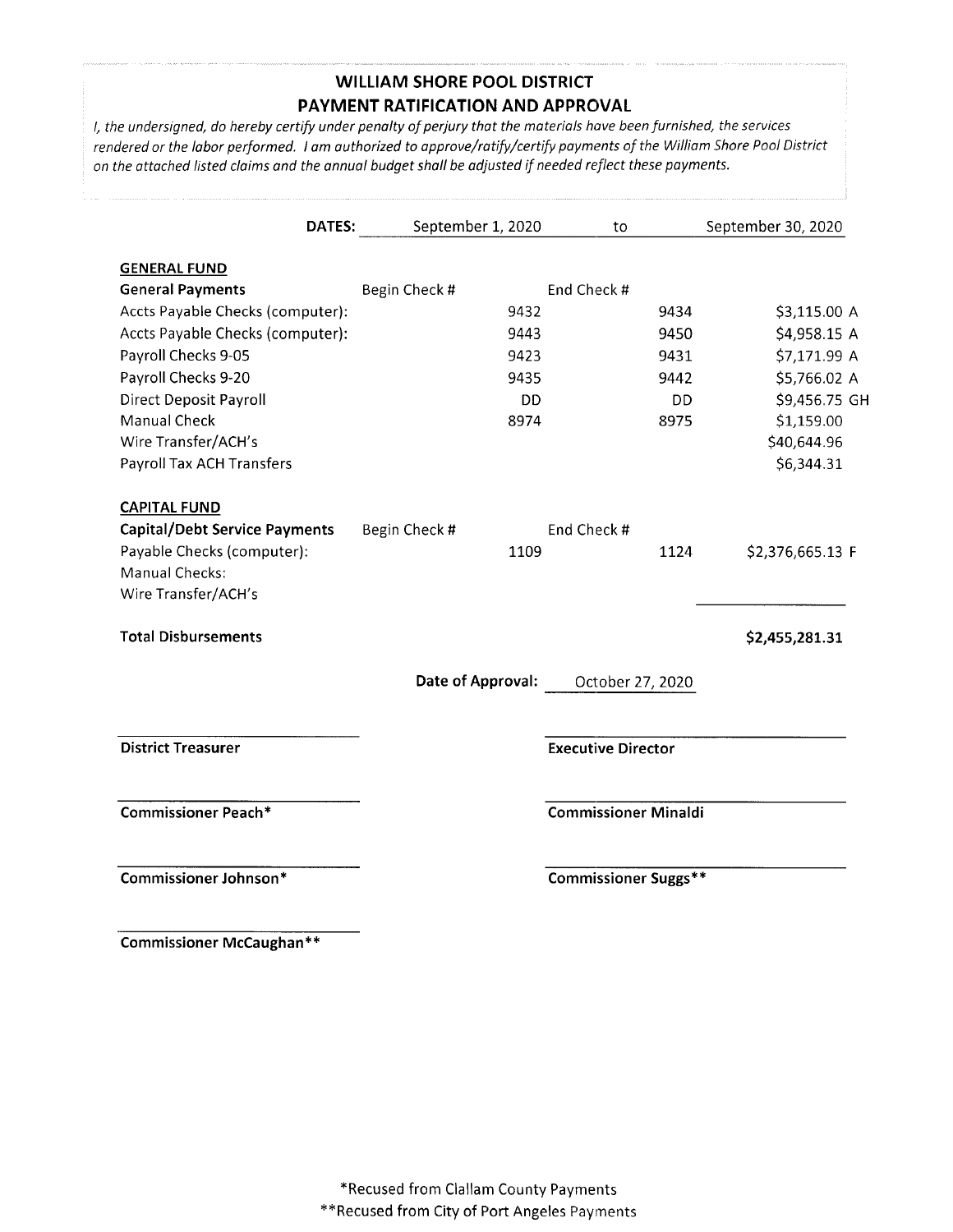### William Shore Memorial Pool District **Transaction Detail by Account** September 2020

| <b>Type</b>                             | Date       | Num    | Name                  | Cir | Split                 | Debit     | Credit    | <b>Balance</b> |
|-----------------------------------------|------------|--------|-----------------------|-----|-----------------------|-----------|-----------|----------------|
| 10150 · Kitsap Bank                     |            |        |                       |     |                       |           |           |                |
| 10400 · Cash in Operating Account       |            |        |                       |     |                       |           |           |                |
| Check                                   | 09/01/2020 | eft    | Unum Life Ins         | х   | 200035 Health         |           | 159.78    | $-159.78$      |
| Check                                   | 09/01/2020 |        |                       | x   | 410010 Bank c         |           | 5.95      | $-165.73$      |
| Check                                   | 09/02/2020 | 9432   | McClain, Crouse & Co  | х   | 410041 Accou          |           | 1,450.00  | $-1,615.73$    |
| <b>Liability Check</b>                  | 09/03/2020 |        | QuickBooks Payroll S  | х   | -SPLIT-               |           | 4,861.70  | $-6,477.43$    |
| Paycheck                                | 09/04/2020 | 9423   | Amiot, Ryan           | x   | -SPLIT-               |           | 50.31     | $-6,527.74$    |
| Paycheck                                | 09/04/2020 | DD2992 | Anderson, Michael P.  |     | -SPLIT-               | 0.00      |           | $-6,527.74$    |
| Paycheck                                | 09/04/2020 | DD2993 | Anderson, Susan I     |     | -SPLIT-               | 0.00      |           | $-6,527.74$    |
| Paycheck                                | 09/04/2020 | DD2994 | Bower, Victoria       |     | -SPLIT-               | 0.00      |           | $-6,527.74$    |
| Paycheck                                | 09/04/2020 | 9424   | Burke, Steven D.      | х   | -SPLIT-               |           | 1,453.82  | $-7,981.56$    |
| Paycheck                                | 09/04/2020 | 9425   | Clark, Benjamin R     | х   | -SPLIT-               |           | 818.11    | $-8,799.67$    |
| Paycheck                                | 09/04/2020 | DD2995 | Compton, Jessica R    |     | -SPLIT-               | 0.00      |           | $-8,799.67$    |
| Paycheck                                | 09/04/2020 | DD2996 | Hunter, Sierra N.     |     | -SPLIT-               | 0.00      |           | $-8,799.67$    |
| Paycheck                                | 09/04/2020 | 9426   | Jacobson, Brianna R   | х   | -SPLIT-               |           | 1,096.08  | $-9,895.75$    |
| Paycheck                                | 09/04/2020 | 9427   | Kenton, Leia K.       | X   | -SPLIT-               |           | 526.69    | $-10,422.44$   |
| Paycheck                                | 09/04/2020 | DD2997 | Martin, Taylor B.     |     | -SPLIT-               | 0.00      |           | $-10,422.44$   |
| Paycheck                                | 09/04/2020 | 9428   | Nevaril, Olivia       | x   | -SPLIT-               |           | 471.08    | $-10,893.52$   |
| Paycheck                                | 09/04/2020 | 9429   | Saiz, Madison A       | х   | -SPLIT-               |           | 483.71    | $-11,377.23$   |
| Paycheck                                | 09/04/2020 | 9430   | Smith, Virginia       | x   | -SPLIT-               |           | 1,584.77  | $-12,962.00$   |
| Paycheck                                | 09/04/2020 | DD2998 | Tiemersma, Brianna J  |     | -SPLIT-               | 0.00      |           | $-12,962.00$   |
| Paycheck                                | 09/04/2020 | DD2999 | Tiemersma, Sarah      |     | -SPLIT-               | 0.00      |           | $-12,962.00$   |
| Paycheck                                | 09/04/2020 | 9431   | Wray, Olivia DJ       | х   | -SPLIT-               |           | 687.42    | $-13,649.42$   |
| <b>Liability Check</b>                  | 09/04/2020 | eft    | Deferred Compensati   | х   | 23000 · Deferre       |           | 1,110.50  | $-14,759.92$   |
| Credit Card Credit                      | 09/04/2020 | eft    | Citi Cards            | х   | 21005 · Citi Cards    |           | 18,087.86 | $-32,847.78$   |
| Check                                   | 09/08/2020 | 9433   | Lighthouse Christian  | х   | 310380 Rent E         |           | 1,575.00  | $-34,422.78$   |
| <b>Liability Check</b>                  | 09/09/2020 | eftps  | Kitsap Bank           | х   | -SPLIT-               |           | 3,409.62  | $-37,832.40$   |
| Check                                   | 09/10/2020 | 8974   | Clallam County Depar  | x   | 16340 · Permitting    |           | 139.00    | $-37,971.40$   |
| Check                                   | 09/11/2020 | eft    | Department of Revenue | χ   | 24500 · Accrued       |           | 2.21      | $-37,973.61$   |
| Deposit                                 | 09/11/2020 |        | Kitsap Bank           | х   | $10000 \cdot$ County  | 36,679.43 |           | $-1,294.18$    |
| Check                                   | 09/14/2020 | 9434   | Joanne Eagan          | χ   | 3473011 Pass          |           | 90.00     | $-1,384.18$    |
| <b>Liability Check</b>                  | 09/17/2020 |        | QuickBooks Payroll S  | х   | -SPLIT-               |           | 4,595.05  | $-5,979.23$    |
| Transfer                                | 09/17/2020 |        |                       | х   | 21005 Citi Cards      |           | 20,170.37 | $-26, 149.60$  |
| Check                                   | 09/17/2020 | 1123   | Shore Aquatic Center  |     | 10070 DADCO           | 19,728.25 |           | $-6,421.35$    |
| <b>Bill Pmt-Check</b>                   | 09/17/2020 | 9443   | Burke, Steve          | х   | 20000 · Account       |           | 2,467.51  | $-8,888.86$    |
| <b>Bill Pmt - Check</b>                 | 09/17/2020 | 9444   | Canon Financial Servi | х   | 20000 · Account       |           | 168.23    | $-9,057.09$    |
| <b>Bill Pmt - Check</b>                 | 09/17/2020 | 9446   | City of PA            | χ   | 20000 · Account       |           | 2,063.65  | $-11, 120.74$  |
| <b>Bill Pmt - Check</b>                 | 09/17/2020 | 9447   | Hartnagel Building Su | х   | 20000 · Account       |           | 24.93     | $-11, 145.67$  |
| <b>Bill Pmt-Check</b>                   | 09/17/2020 | 9448   | Pacific Office Equipm | X   | 20000 · Account       |           | 47.57     | $-11, 193.24$  |
| <b>Bill Pmt - Check</b>                 | 09/17/2020 | 9449   | Swains General Store  | х   | 20000 · Account       |           | 78.11     | $-11,271.35$   |
| <b>Bill Pmt - Check</b>                 | 09/17/2020 | 9450   | Albright Managed Net  | x   | 20000 Account         |           | 108.15    | $-11,379.50$   |
| Check                                   | 09/17/2020 |        | Clallam County Depar  |     | 16340 · Permitting    |           | 20.00     | $-11,399.50$   |
| Paycheck                                | 09/18/2020 | 9435   | Amiot, Ryan           | х   | -SPLIT-               |           | 554.80    | $-11,954.30$   |
| Paycheck                                | 09/18/2020 | DD3000 | Anderson, Susan I     | x   | -SPLIT-               | 0.00      |           | $-11,954.30$   |
| Paycheck                                | 09/18/2020 | 9437   | Clark, Benjamin R     | х   | -SPLIT-               |           | 644.59    | $-12,598.89$   |
| Paycheck                                | 09/18/2020 | DD3002 | Hunter, Sierra N.     | X   | -SPLIT-               | 0.00      |           | $-12,598.89$   |
| Paycheck                                | 09/18/2020 | 9438   | Jacobson, Brianna R   | x   | -SPLIT-               |           | 1,036.62  | $-13,635.51$   |
| Paycheck                                | 09/18/2020 | 9439   | Kenton, Leia K.       | x   | -SPLIT-               |           | 139.95    | $-13,775.46$   |
| Paycheck                                | 09/18/2020 | DD3003 | Martin, Taylor B.     | х   | -SPLIT-               | 0.00      |           | $-13,775.46$   |
| Paycheck                                | 09/18/2020 | 9440   | Nevaril, Olivia       | Χ   | -SPLIT-               |           | 95.41     | $-13,870.87$   |
| Paycheck                                | 09/18/2020 | 9441   | Smith, Virginia       | х   | -SPLIT-               |           | 1,579.28  | $-15,450,15$   |
| Paycheck                                | 09/18/2020 | DD3004 | Tiemersma, Brianna J  | χ   | -SPLIT-               | 0.00      |           | $-15,450.15$   |
| Paycheck                                | 09/18/2020 | DD3005 | Tiemersma, Sarah      | х   | -SPLIT-               | 0.00      |           | $-15,450.15$   |
| Paycheck                                | 09/18/2020 | 9442   | Wray, Olivia DJ       | х   | -SPLIT-               |           | 261.54    | $-15,711.69$   |
| Paycheck                                | 09/18/2020 | 9436   | Burke, Steven D.      | x   | -SPLIT-               |           | 1,453.83  | $-17, 165.52$  |
| Paycheck                                | 09/18/2020 | DD3001 | Compton, Jessica R    | х   | -SPLIT-               | 0.00      |           | $-17,165.52$   |
| <b>Liability Check</b>                  | 09/18/2020 | eft    | Deferred Compensati   | х   | 23000 · Deferre       |           | 1,110.50  | $-18,276.02$   |
| Check                                   | 09/22/2020 | 8975   |                       | х   | 10100 · Cash in       |           | 1,000.00  | $-19,276.02$   |
| Liability Check                         | 09/23/2020 | eftps  | Kitsap Bank           | х   | -SPLIT-               |           | 2,932.48  | $-22,208.50$   |
| Deposit                                 | 09/30/2020 |        |                       | х   | 3671100 · Indivi      | 15,000.00 |           | $-7,208.50$    |
| Transfer                                | 09/30/2020 |        |                       | х   | $12000 \cdot$ Deposit | 3,040.45  |           | $-4,168.05$    |
| Total 10400 · Cash in Operating Account |            |        |                       |     |                       |           |           |                |
|                                         |            |        |                       |     |                       | 74,448.13 | 78,616.18 | $-4, 168.05$   |

Total 10150 . Kitsap Bank

TOTAL

78,616.18 78,616.18

74,448.13 74,448.13  $-4,168.05$ -4,168.05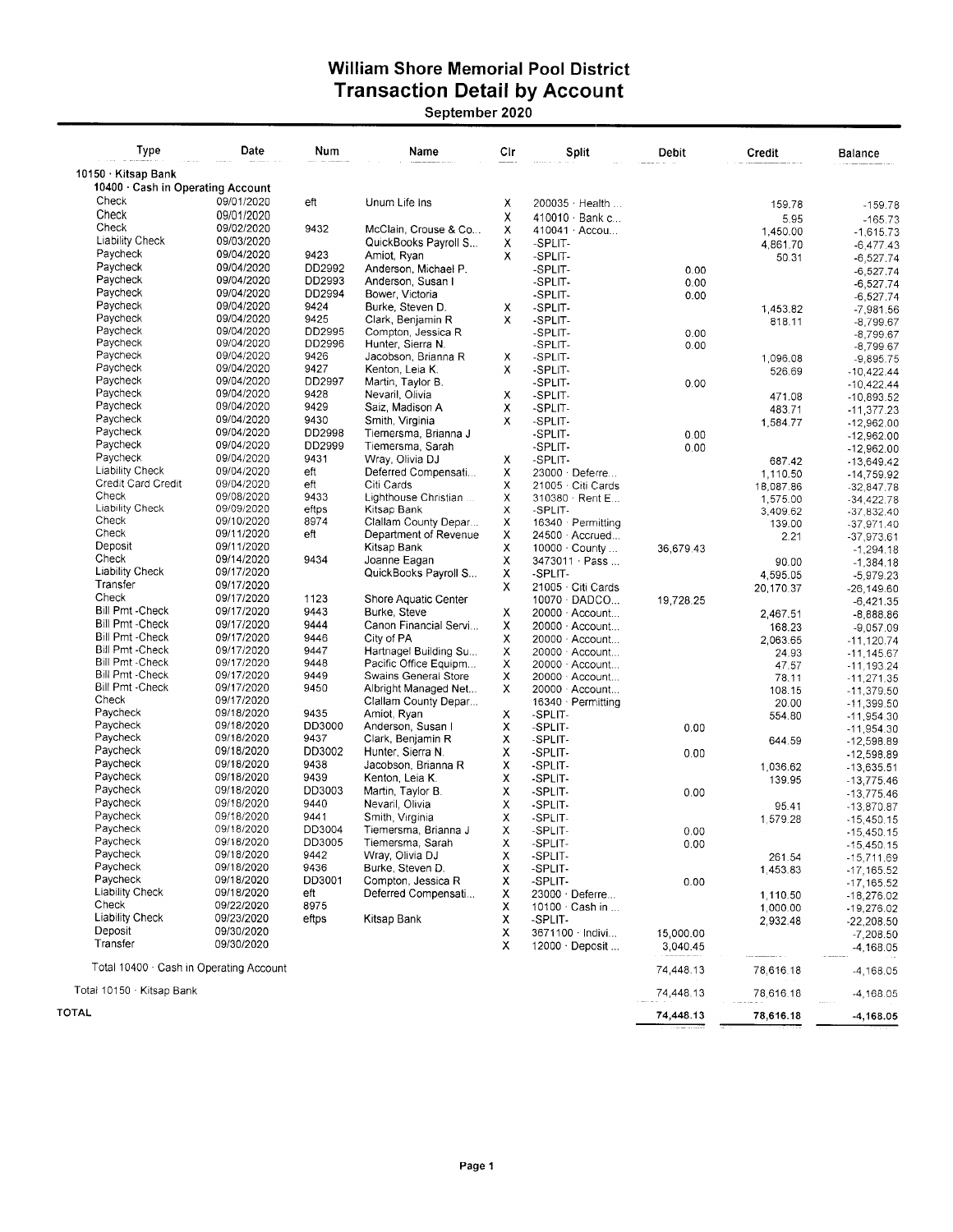#### William Shore Memorial Pool District Transaction Detail by Account September 2020

| Type                           | Date                               | Num  | Name                         | Cir | <b>Split</b>          | Debit                                                | Credit       | <b>Balance</b>     |
|--------------------------------|------------------------------------|------|------------------------------|-----|-----------------------|------------------------------------------------------|--------------|--------------------|
| 10550 Construction Funds       |                                    |      |                              |     |                       |                                                      |              |                    |
| 10020 D A Davidson & Co        |                                    |      |                              |     |                       |                                                      |              |                    |
|                                | 10070 · DADCO - Money Market       |      |                              |     |                       |                                                      |              |                    |
| Deposit                        | 09/01/2020                         |      |                              | х   | 48220 Divide          | 336.54                                               |              | 336.54             |
| <b>Bill Pmt -Check</b>         | 09/08/2020                         | 1109 | ANGELES MACHINE              | x   | 20000 Accou           |                                                      | 48.96        | 287.58             |
| <b>Bill Pmt -Check</b>         | 09/08/2020                         | 1110 | Dan Blood's Creativ          | x   | 20000 Accou           |                                                      | 53.955.87    | $-53,668.29$       |
| <b>Bill Pmt - Check</b>        | 09/08/2020                         | 1111 | Neudorfer Engineer           | x   | 20000 Accou           |                                                      | 10.461.50    | $-64, 129.79$      |
| <b>Bill Pmt - Check</b>        | 09/08/2020                         | 1112 | ZTC LLC                      | x   | 20000 · Accou         |                                                      | 925.00       | $-65,054.79$       |
| <b>Bill Pmt -Check</b>         | 09/08/2020                         | 1113 | Neeley Construction          | х   | $20000 \cdot$ Accou   |                                                      | 1,122,905.45 | $-1,187,960.24$    |
| <b>Bill Pmt - Check</b>        | 09/14/2020                         | 1114 | Dan Blood's Creativ          | х   | 20000 · Accou         |                                                      | 995.52       | $-1,188,955.76$    |
| Deposit                        | 09/15/2020                         |      |                              | х   | $48210 \cdot$ Interes | 1.97                                                 |              | $-1, 188, 953, 79$ |
| <b>Bill Pmt - Check</b>        | 09/17/2020                         | 1115 | <b>Buell Recreation, LLC</b> | x   | 20000 · Accou         |                                                      | 22.147.33    | $-1, 211, 101.12$  |
| <b>Bill Pmt - Check</b>        | 09/17/2020                         | 1116 | <b>CRTC</b>                  | х   | 20000 · Accou         |                                                      | 20,000.00    | $-1,231,101.12$    |
| <b>Bill Pmt-Check</b>          | 09/17/2020                         | 1118 | Excel Utility Constru        | x   | 20000 · Accou         |                                                      | 228.48       | -1.231,329.60      |
| <b>Bill Pmt-Check</b>          | 09/17/2020                         | 1119 | Neeley Construction          | X   | $20000 \cdot$ Accou   |                                                      | 1,124,800.77 | $-2,356,130.37$    |
| <b>Bill Pmt-Check</b>          | 09/17/2020                         | 1121 | Dan Blood's Creativ          | x.  | $20000 \cdot$ Accou   |                                                      | 408.00       | $-2,356,538.37$    |
| Check                          | 09/17/2020                         | 1123 | Shore Aquatic Center         |     | 10400 · Cash i        |                                                      | 19,728.25    | $-2,376,266.62$    |
| Check                          | 09/18/2020                         | 1124 | Greg & Consuelo W            |     | 16350 Constr          |                                                      | 60.00        | $-2,376,326.62$    |
| Check                          | 09/29/2020                         |      |                              | х   | 48240 Unreal          |                                                      | 13.34        | $-2.376.339.96$    |
|                                | Total 10070 · DADCO - Money Market |      |                              |     |                       | 338.51<br>means an early and a means of the contract | 2,376,678.47 | $-2,376,339.96$    |
| Total 10020 D A Davidson & Co  |                                    |      |                              |     |                       | 338.51                                               | 2,376,678.47 | $-2,376,339.96$    |
| Total 10550 Construction Funds |                                    |      |                              |     |                       | 338.51                                               | 2,376,678.47 | $-2,376,339.96$    |
| <b>TOTAL</b>                   |                                    |      |                              |     |                       | 338.51                                               | 2,376,678.47 | -2,376,339.96      |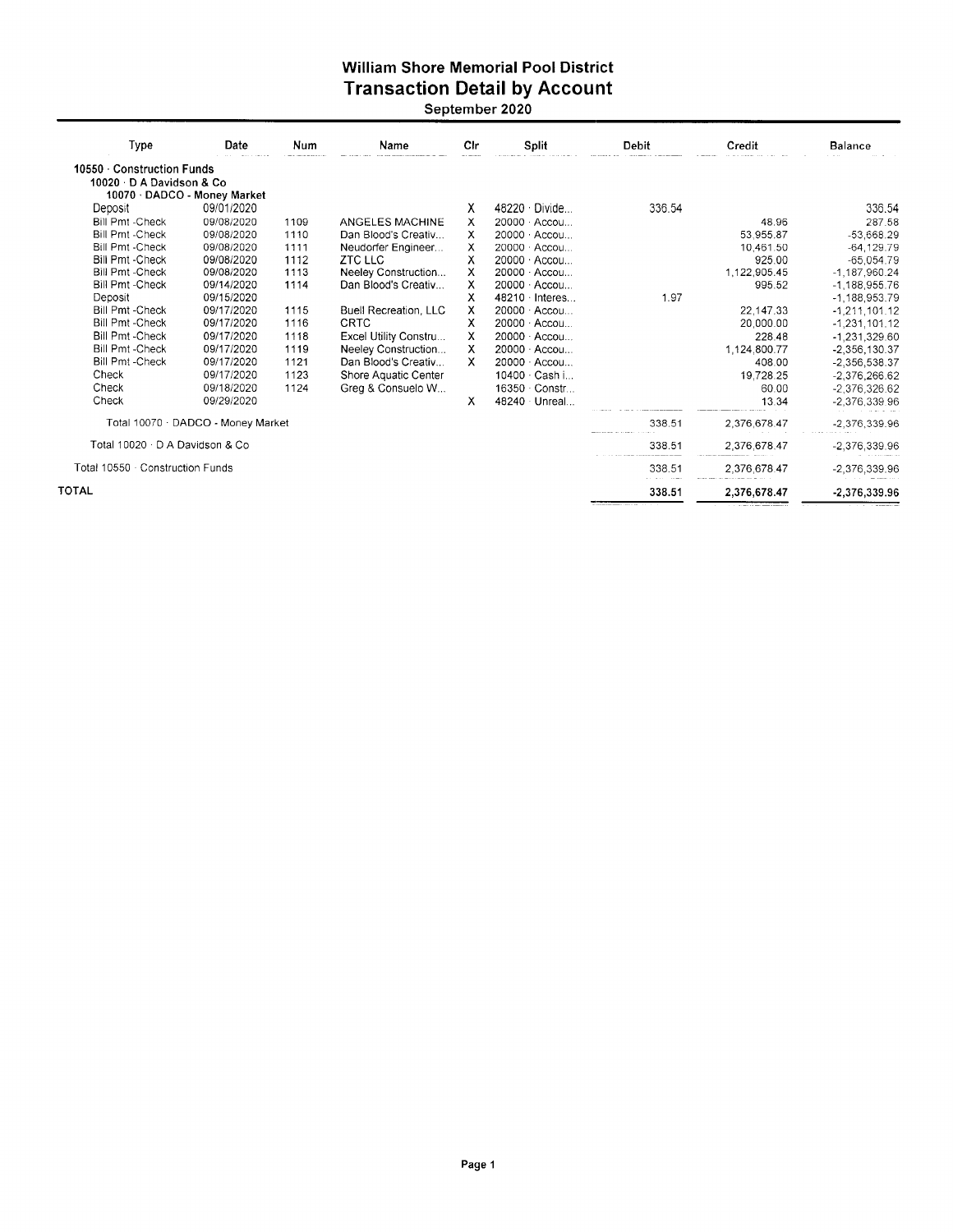#### **Shore Metro Park District**

**All Funds 2021**

# Statement of Revenues, Expenses and Changes in Fund Balances

|                                              | <b>General Fund</b> | <b>Capital Fund</b> | <b>All Funds</b> |
|----------------------------------------------|---------------------|---------------------|------------------|
| <b>Opening Balance</b>                       | \$809,020           | \$484,655           | \$1,293,675      |
|                                              |                     |                     |                  |
| <b>Revenue</b>                               |                     |                     |                  |
| <b>Operational Revenue</b>                   | \$620,200           | \$0                 | \$620,200        |
| Non Operational Revenue                      | \$1,719,100         | \$0                 | \$1,719,100      |
| <b>Total Revenue</b>                         | \$2,339,300         | \$0                 | \$2,339,300      |
|                                              |                     |                     |                  |
| <b>Expense</b>                               |                     |                     |                  |
| <b>Operational Expense</b>                   | \$1,441,950         | \$0                 | \$1,441,950      |
| Non-Operational Expense                      | \$10,000            | \$631,807           | \$641,807        |
| <b>Total Expense</b>                         | \$1,451,950         | \$631,807           | \$2,083,757      |
| <b>Pre Capital Commitments Income (loss)</b> | \$887,350           | $-$631,807$         | \$255,543        |
|                                              |                     |                     |                  |
| <b>Capital Commitments</b>                   |                     |                     |                  |
| Debt Service Principal                       | \$0                 | \$378,734           | \$378,734        |
| <b>Capital Projects</b>                      | \$0                 | \$0                 | \$0              |
| <b>Total Debt/Capital Commitments</b>        | \$0                 | \$378,734           | \$378,734        |
|                                              |                     |                     |                  |
| Increase (Loss) in Net Position              | \$887,350           | $-$1,010,541$       | $-$123,191$      |
| <b>Transfer from General Fund</b>            | \$1,010,541         | \$0                 | \$0              |
| <b>Transfer from Capital Fund</b>            | \$0                 | \$1,010,541         | \$0              |
| <b>Ending Balance</b>                        | \$685,829           | \$484,655           | \$1,170,484      |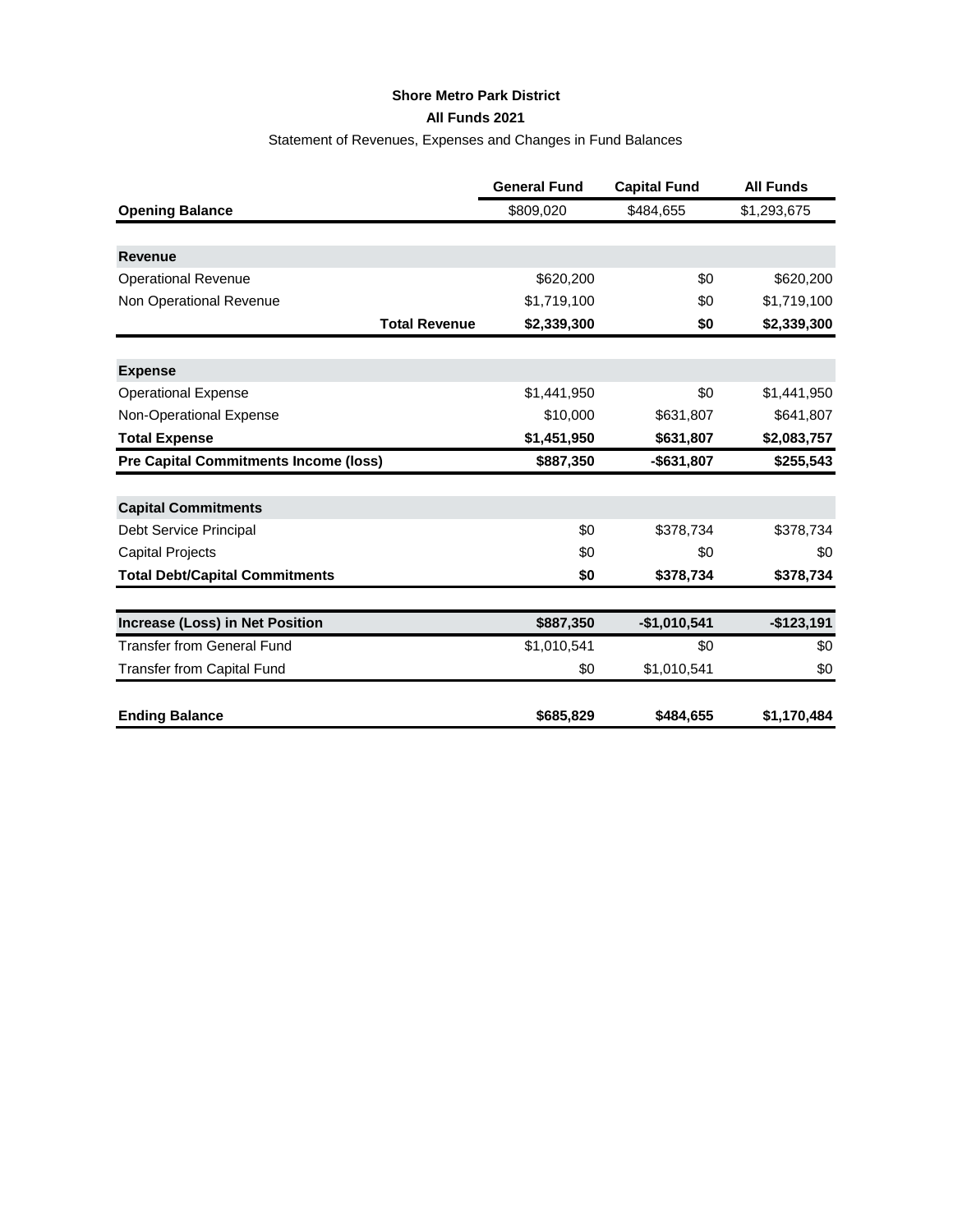# **Shore Metro Park District The Capital/Debt Service Fund (003)**

#### **Statement of Revenues, Expenses and Changes in Fund Balances**

|                                                | 2018 Actual  | 2019 Actual  | 2020 Est.      | 2021 Budget   |
|------------------------------------------------|--------------|--------------|----------------|---------------|
| <b>Openning Balance</b>                        | \$0          | \$9,272,652  | \$10,999,550   | \$484,655     |
|                                                |              |              |                |               |
| <b>Non Operational Revenue (General)</b>       |              |              |                |               |
| <b>State Grants</b>                            | \$0          | \$1,455,000  | \$2,752,200    | \$0           |
| Interest and Other Misc Revenue                | \$27,198     | \$0          | \$0            | \$0           |
| <b>Debt Proceeds</b>                           | \$9,998,041  | \$6,680,138  | \$0            | \$0           |
| Proceeds from Sale of Capital Assets           | \$54,161     | \$0          | \$0            | \$0           |
| <b>Total Non-Operational Revenue (General)</b> | \$10,079,400 | \$8,135,138  | \$2,752,200    | \$0           |
| <b>Total Revenue</b>                           | \$10,079,400 | \$8,135,138  | \$2,752,200    | \$0           |
| <b>Non-Operational Expense (General)</b>       |              |              |                |               |
| Cost of Debt Issuance                          | \$147,400    | \$206,491    | \$2,300        | \$0           |
| Debt Interest                                  | \$29,555     | \$583,521    | \$632,046      | \$631,807     |
| <b>Total Non-Operational Expense (General)</b> | \$176,955    | \$790,012    | \$634,346      | \$631,807     |
|                                                |              |              |                |               |
| <b>Pre Capital Commitments Income (Loss)</b>   | \$9,902,445  | \$7,345,126  | \$2,117,854    | $-$631,807$   |
| <b>Non-Op Capital Commitments</b>              |              |              |                |               |
| Debt Service Principle                         | \$134,066    | \$144,603    | \$314,625      | \$378,734     |
| <b>Capital Projects</b>                        | \$708,988    | \$6,183,120  | \$13,043,478   | \$0           |
| <b>Total Non Op Capital Commitments</b>        | \$843,054    | \$6,327,723  | \$13,358,103   | \$378,734     |
| <b>Total Non Op Expense (General/Capital)</b>  | \$1,020,009  | \$7,117,735  | \$13,992,449   | \$1,010,541   |
|                                                |              |              |                |               |
| Increase (Loss) in Net Position                | \$9,059,391  | \$1,017,403  | $-$11,240,249$ | $-$1,010,541$ |
| <b>Transfer from General Fund</b>              | \$163,261    | \$728,124    | \$725,354      | \$1,010,541   |
| <b>Transfer to General Fund</b>                | \$0          | \$18,628     | \$0            | \$0           |
| <b>Ending Balance</b>                          | \$9,222,652  | \$10,999,551 | \$484,655      | \$484,655     |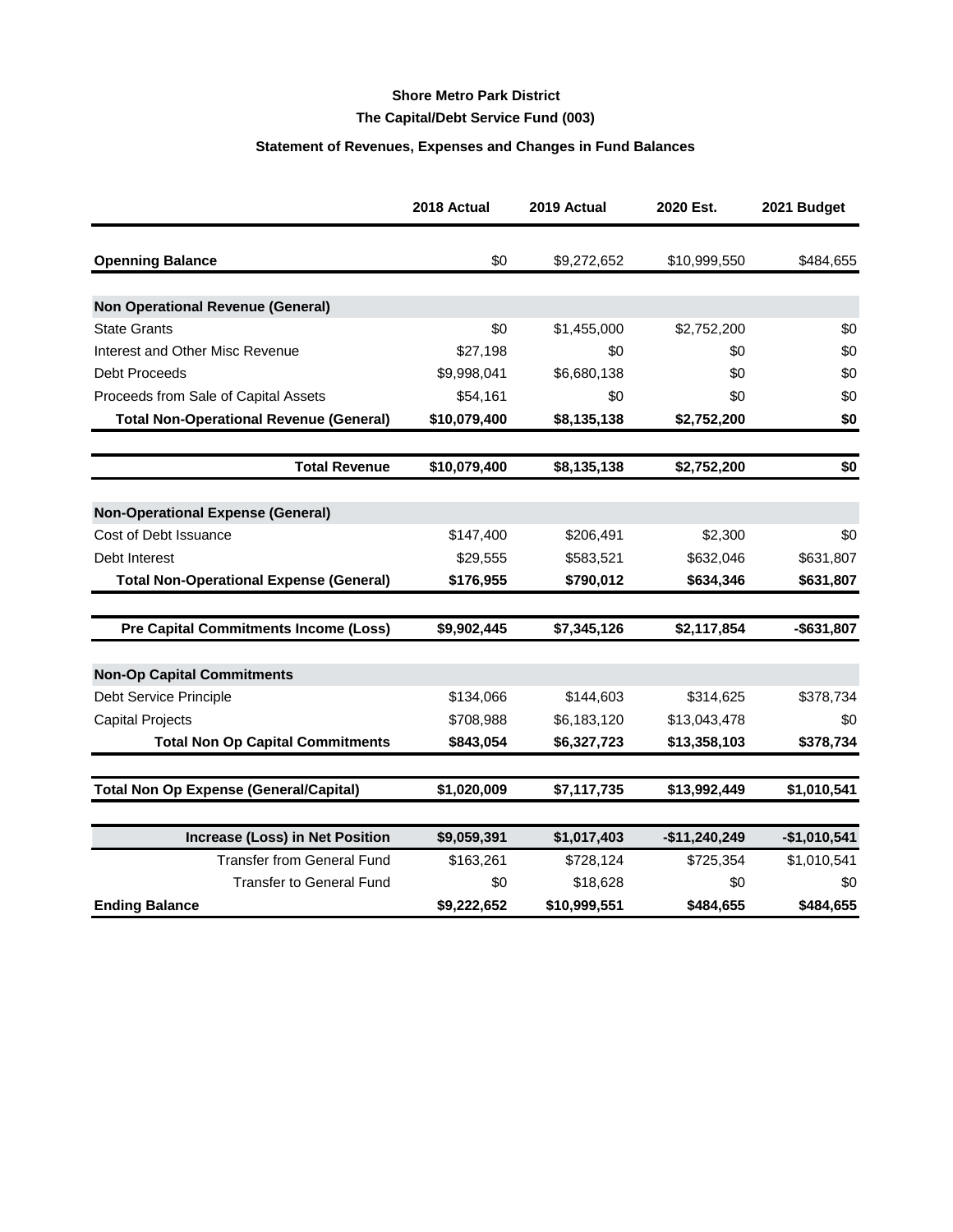#### **Shore Metro Park District The General Fund (001)**

#### Statement of Revenues, Expenses and Changes in Fund Balances

|                                                | 2017 Actual | 2018 Actual | 2019 Actual | 2020 Est    | 2021 Budget |
|------------------------------------------------|-------------|-------------|-------------|-------------|-------------|
| <b>Opening Balance</b>                         | \$210,199   | \$145,673   | \$270,226   | \$413,680   | \$809,020   |
|                                                |             |             |             |             |             |
| <b>Operational Revenue</b>                     |             |             |             |             |             |
| Sales of Merchandise                           | \$7,239     | \$7,983     | \$2,410     | \$2,000     | \$10,000    |
| <b>Activity /Use Fees</b>                      | \$121,064   | \$116,825   | \$37,184    | \$37,100    | \$235,000   |
| <b>Recreation Programing</b>                   | \$129,687   | \$250,537   | \$189,955   | \$177,500   | \$345,000   |
| Rentals                                        | \$50,589    | \$57,715    | \$29,936    | \$3,200     | \$30,200    |
| <b>Total Operational Revenue</b>               | \$308,579   | \$433,060   | \$259,485   | \$219,800   | \$620,200   |
| <b>Non Operating Revenue</b>                   |             |             |             |             |             |
| Property Tax                                   | \$527,303   | \$747,165   | \$1,242,873 | \$1,490,000 | \$1,650,000 |
| <b>Country Shared Revenue</b>                  | \$19,323    | \$32,910    | \$79,738    | \$76,000    | \$69,000    |
| Interest and Other Misc. Revenue               | \$1,334     | \$4,569     | \$4,238     | \$100       | \$100       |
| <b>Gifts from Private Sources</b>              | \$79,238    | \$1,000     | \$0         | \$0         | \$0         |
| <b>Total Non Operational Revenue</b>           | \$627,198   | \$785,644   | \$1,326,849 | \$1,566,100 | \$1,719,100 |
|                                                |             |             |             |             |             |
| <b>Total Revenue</b>                           | \$935,777   | \$1,218,704 | \$1,586,334 | \$1,785,900 | \$2,339,300 |
|                                                |             |             |             |             |             |
| <b>Operational Expense</b>                     |             |             |             |             |             |
| Wages                                          | \$471,080   | \$609,706   | \$424,866   | \$405,240   | \$830,300   |
| <b>Benefits</b>                                | \$76,846    | \$95,617    | \$79,105    | \$65,500    | \$124,600   |
| Supplies                                       | \$51,245    | \$78,651    | \$64,369    | \$43,800    | \$110,100   |
| Services                                       | \$239,177   | \$236,244   | \$156,494   | \$150,666   | \$376,950   |
| <b>Total Operational Expenses</b>              | \$838,348   | \$1,020,218 | \$724,834   | \$665,206   | \$1,441,950 |
| <b>Non Operational Expense</b>                 |             |             |             |             |             |
| Intergovernmental Services                     | \$11,927    | \$0         | \$0         | \$0         | \$10,000    |
| Debt Interest                                  | \$34,775    | \$0         | \$0         | \$0         | \$0         |
| <b>Total Non Operational Expense</b>           | \$46,702    | \$0         | \$0         | \$0         | \$10,000    |
| <b>TOTAL EXPENSE</b>                           | \$885,050   | \$1,020,218 | \$724,834   | \$665,206   | \$1,451,950 |
| <b>Pre Capital Commitment Income</b><br>(Loss) | \$50,727    | \$198,486   | \$861,500   | \$1,120,694 | \$887,350   |
|                                                |             |             |             |             |             |
| <b>Capital Commitments</b>                     |             |             |             |             |             |
| Debt Service Principle                         | \$133,318   | \$0         | \$0         | \$0         | \$0         |
| <b>Capital Projects</b>                        | \$108,248   | \$0         | \$0         | \$0         | \$0         |
| <b>Total Capital Commitments</b>               | \$241,566   | \$0         | \$0         | \$0         | \$0         |
| Increase (Loss) in Net Position                | -\$190,839  | \$198,486   | \$861,500   | \$1,120,694 | \$887,350   |
|                                                |             |             |             |             |             |
| Transfer in from Capital Fund                  | \$0         | \$0         | \$18,628    | \$0         | \$0         |
| Transfer to Capital Fund                       | \$0         | \$163,621   | \$728,124   | \$725,354   | \$1,010,541 |
| Adjustments                                    | \$0         | \$0         | \$0         | \$0         | \$0         |
| <b>Ending Balance</b>                          | \$19,360    | \$180,538   | \$422,230   | \$809,020   | \$685,829   |